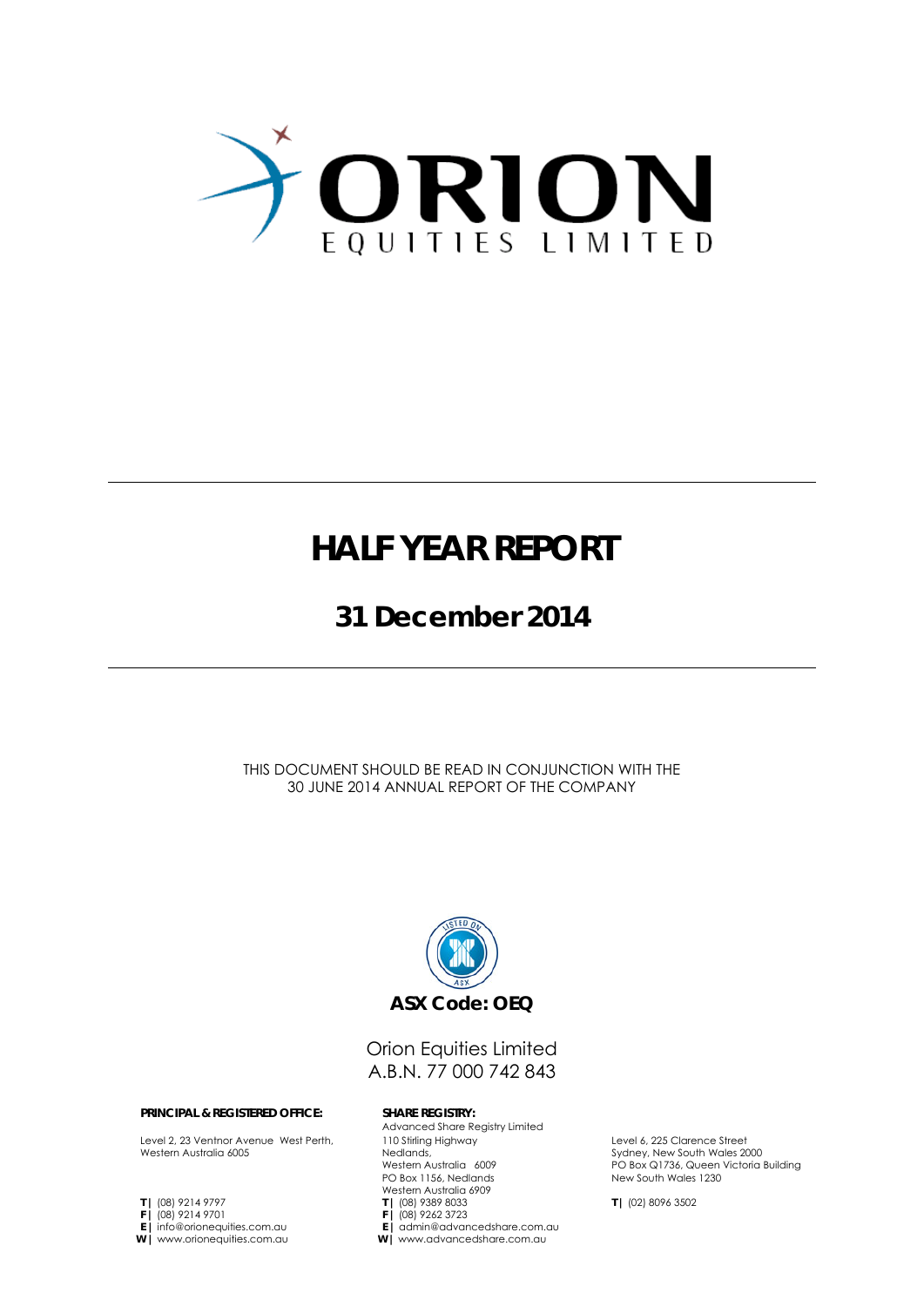### **CONTENTS CORPORATE DIRECTORY**

| ASX Appendix 4D Half Year Report                                              | $\mathfrak{p}$ | <b>BOARD</b>                                                                                                 | Executive Chairman                                    |  |
|-------------------------------------------------------------------------------|----------------|--------------------------------------------------------------------------------------------------------------|-------------------------------------------------------|--|
| Directors' Report                                                             | 4              | Faroog Khan<br>Victor Ho<br>Yaqoob Khan                                                                      | Executive Director<br>Non-Executive Director          |  |
| Auditor's Independence Declaration                                            | 13             |                                                                                                              |                                                       |  |
| Consolidated Statement of<br>Profit or Loss and other<br>Comprehensive Income | 14             | <b>COMPANY SECRETARY</b><br>Victor Ho                                                                        |                                                       |  |
| Consolidated Statement of<br>Financial Position                               | 15             | <b>PRINCIPAL &amp; REGISTERED OFFICE</b><br>Level 2, 23 Ventnor Avenue<br>West Perth, Western Australia 6005 |                                                       |  |
| Consolidated Statement of                                                     | 16             |                                                                                                              |                                                       |  |
| Changes in Equity                                                             |                | Telephone:<br>Facsimile:                                                                                     | (08) 9214 9797<br>(08) 9214 9701                      |  |
| Consolidated Statement of Cash Flows                                          | 17             | Email:<br>Website:                                                                                           | info@orionequities.com.au<br>www.orionequities.com.au |  |
| Notes to the Consolidated<br><b>Financial Statements</b>                      | 18             |                                                                                                              |                                                       |  |
|                                                                               |                | <b>STOCK EXCHANGE</b>                                                                                        |                                                       |  |
| Directors' Declaration                                                        | 28             | Australian Securities Exchange<br>Perth, Western Australia                                                   |                                                       |  |
| Auditor's Independent Review Report                                           | 29             |                                                                                                              |                                                       |  |
|                                                                               |                | <b>ASX CODE</b>                                                                                              |                                                       |  |
| Securities Information                                                        | 31             | <b>OEQ</b>                                                                                                   |                                                       |  |

- 
- 
- **Financial Reports**

**Register your email with us to receive latest Company** announcements and releases **AUDITOR** 

| BOARD<br>Faroog Khan<br>Victor Ho<br>Yaqoob Khan | Executive Chairman<br>Executive Director<br>Non-Executive Director |
|--------------------------------------------------|--------------------------------------------------------------------|
| COMPANY SFCRFTARY<br>Victor Ho                   |                                                                    |

### **PRINCIPAL & REGISTERED OFFICE** Level 2, 23 Ventnor Avenue West Perth , Western Australia 6005

| 100172177777              |
|---------------------------|
| (08) 9214 9701            |
| info@orionequities.com.au |
| www.orionequities.com.au  |
|                           |

### **STOCK EXCHANGE**

### **ASX CODE**

### **SHARE REGISTRY**

Advanced Share Registry Services 110 Stirling Highway Nedlands, Western Australia 6009 Telephone: (08) 9389 8033<br>
Facsimile: (08) 9262 3723 **[www.orionequities.com.au](http://www.orionequities.com.au/)** Facsimile: (08) 9262 3723

**Visit our website for:**  $\qquad \qquad$  Level 6, 225 Clarence Street **Latest News Sydney, New South Wales 2000 Market Announcements** Telephone: (02) 8096 3502

> Email: [admin@advancedshare.com.au](mailto:admin@advancedshare.com.au) Investor Web: [www.advancedshare.com.au](http://www.advancedshare.com.au/)

BDO Audit (WA) Pty Ltd 38 Station Street Subiaco, Western Australia 6008 **EMAIL US NOW 19 | Telephone:** (08) 6382 4600 Facsimile: (08) 6382 4601<br>Website: www.bdo.com.au **[info@orionequities.com.au](mailto:info@orionequities.com.au) Mebsite:** Website: [www.bdo.com.au](http://www.bdo.com.au/)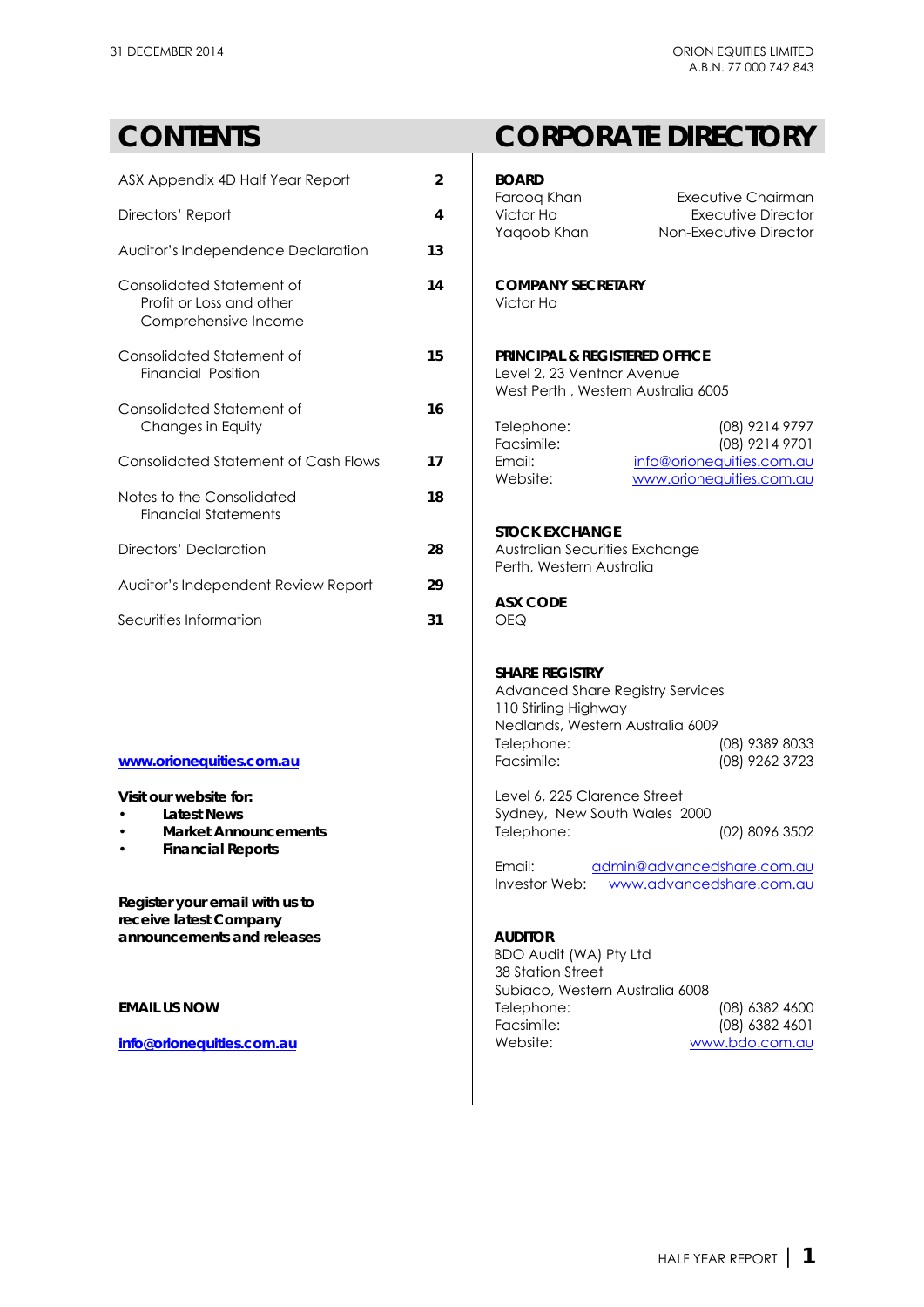## **APPENDIX 4D HALF YEAR REPORT**

This Half Year Report is provided to the Australian Securities Exchange (**ASX**) under ASX Listing Rule 4.2A.3.

| <b>Current Reporting Period:</b> | 1 July 2014 to 31 December 2014       |
|----------------------------------|---------------------------------------|
| Previous Corresponding Period:   | 1 July 2013 to 31 December 2013       |
| <b>Balance Date:</b>             | 31 December 2014                      |
| Company:                         | Orion Equities Limited (OEQ)          |
| Consolidated Entity:             | Orion and controlled entities (Orion) |

### **OVERVIEW OF RESULTS FOR ANNOUNCEMENT TO THE MARKET**

|                                             | Dec 2014   | Dec. 2013       | %      | Up/         |
|---------------------------------------------|------------|-----------------|--------|-------------|
| <b>Consolidated Entity</b>                  | \$         | \$              | Change | <b>Down</b> |
| Total revenues                              | 242.769    | 481,889         | 50%    | Down        |
| Total expenses                              | (458,081)  | (557,928)       | 18%    | Down        |
| Loss before tax                             | (215, 312) | (76, 039)       | 183%   | Up          |
| Income tax expense                          |            |                 |        |             |
| Loss attributable to members of the Company | (215, 312) | (76, 039)       | 183%   | Up          |
| Basic and diluted loss per share (cents)    | (1.35)     | (0.43)          | 217%   | Up          |
|                                             | Dec 2014   | <b>Jun 2014</b> | %      | Up/         |
| <b>Consolidated Entity</b>                  | \$         | \$              | Change | <b>Down</b> |
| Pre-tax NTA backing per share               | 0.489      | 0.502           | $3\%$  | Down        |
| Post-tax NTA backing per share              | 0.489      | 0.502           | 3%     | Down        |

### **BRIEF EXPLANATION OF RESULTS**

Revenues were down 50% from the previous year.

Expenses were down 18% from the previous year.

Orion bought back [1](#page-2-0)0,000 shares on-market $^1$  at a total cost of \$2,730 and at an average buy-back cost (including brokerage) of \$0.273 per share during the financial half year.

Please refer to the Directors' Report and Financial Report for further information on a review of Orion's operations and the financial position and performance of Orion and Company for the financial half year ended 31 December 2014.

### **DIVIDENDS**

-

The Directors have not declared a dividend in respect of the financial half year ended 31 December 2014.

<span id="page-2-0"></span><sup>1</sup> Refer to ASX Appendix 3C - [Announcement of Buy-Back dated](http://orionequities.com.au/sites/default/files/20140224%20OEQ%20ASX%20Appendix%203C%20-%20Announcement%20of%20Buy-Back%20-%20Additional%20Buy-Back.pdf) 24 February 2014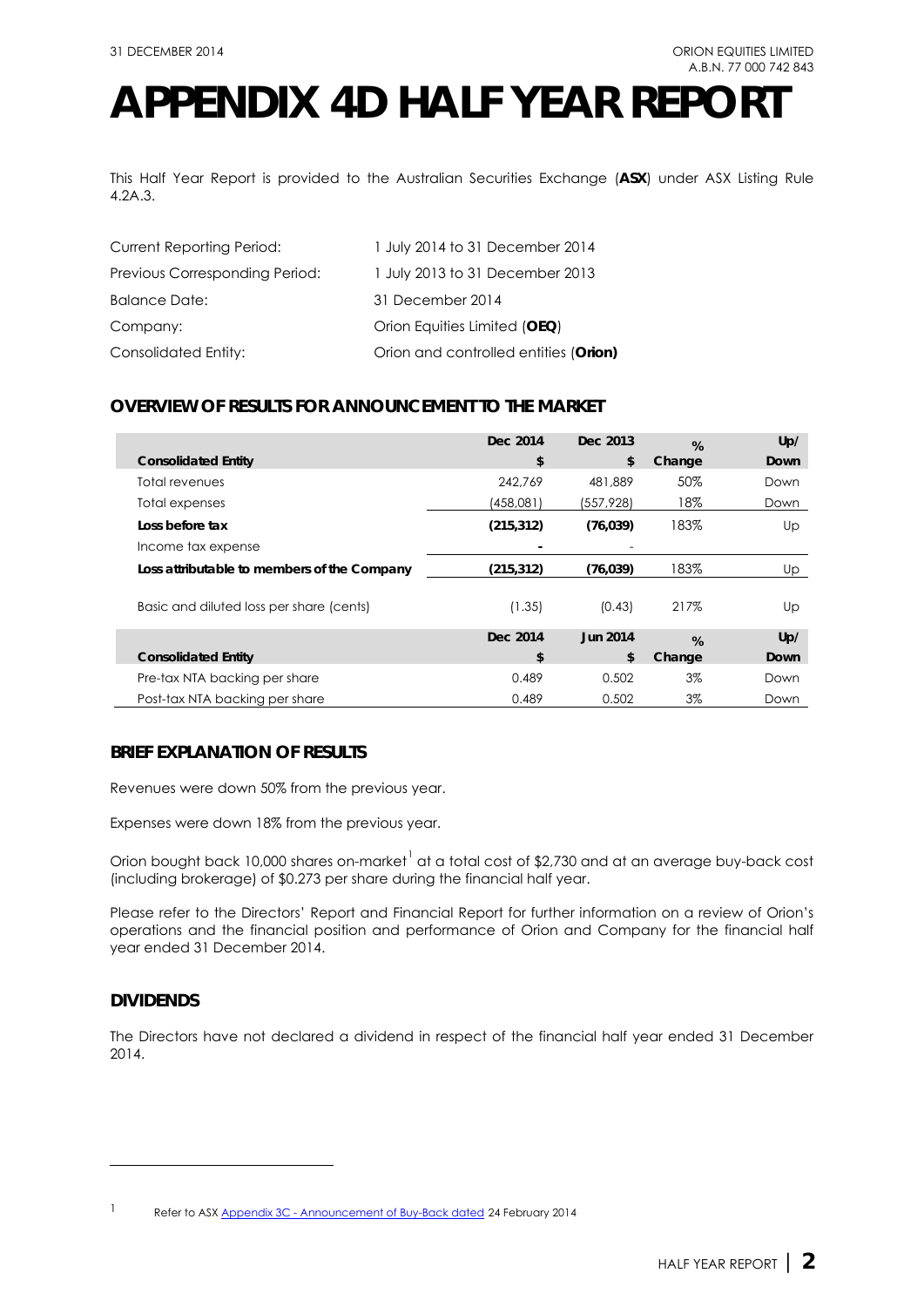## **APPENDIX 4D HALF YEAR REPORT**

### **CONTROLLED ENTITIES and ASSOCIATE ENTITY**

The Company did not gain or cease control of any entities during the financial half year.

Orion Equities has accounted for the following share investment at Balance Date as investment in an Associate entity (on an equity accounting basis):

(1) 27.56% interest in ASX listed Bentley Capital Limited (**BEL**) (30 June 2014: 27.76%).

For and on behalf of the Directors,

Date: 27 February 2015

**Victor Ho Executive Director and Company Secretary**

(08) 9214 9797 [cosec@orionequities.com.au](mailto:vho@orionequities.com.au) Telephone: Email: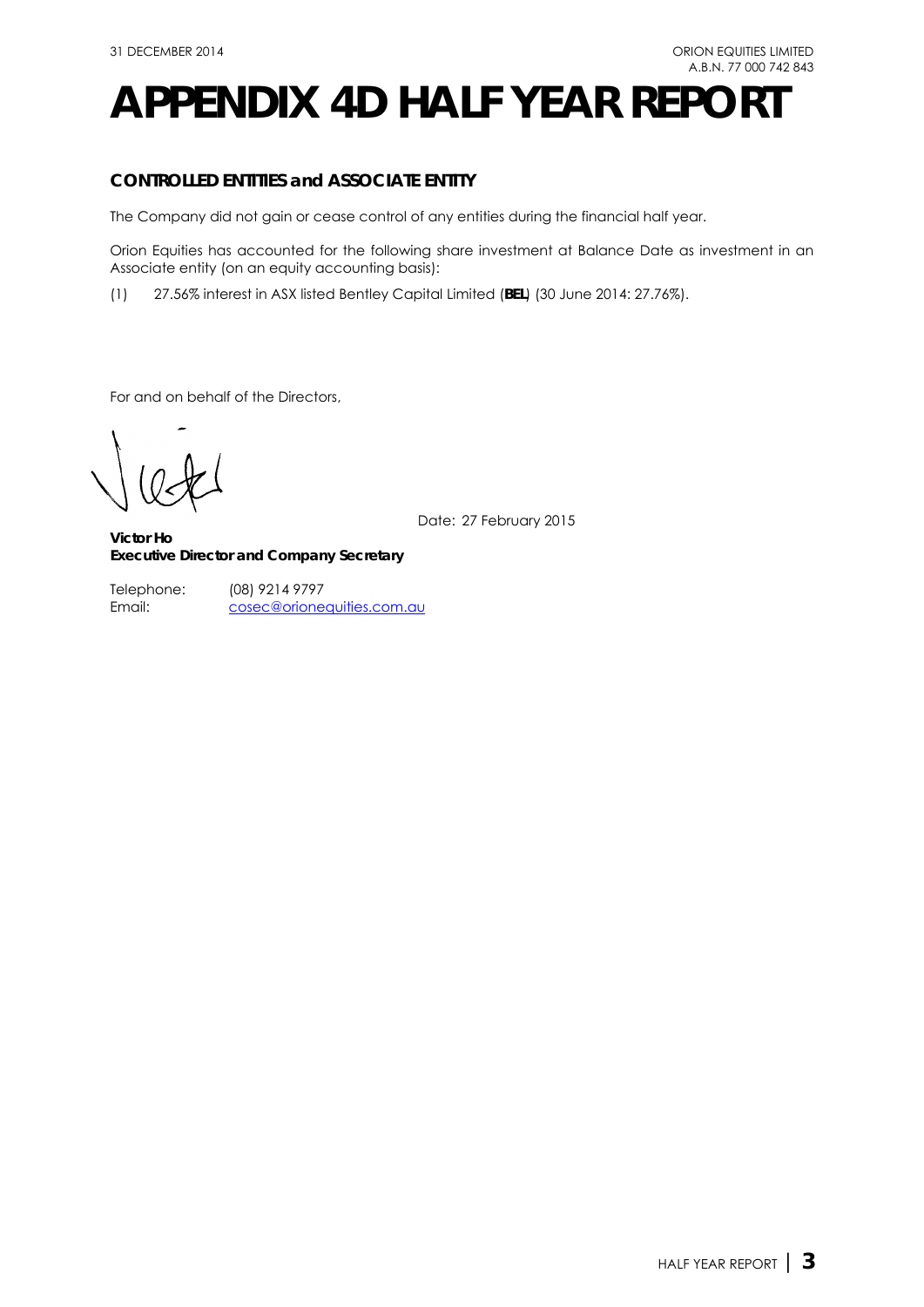The Directors present their report on Orion Equities Limited (**Company** or **OEQ**) and its controlled entities (the **Consolidated Entity** or **Orion**) for the financial half year ended 31 December 2014 (**Balance Date**).

Orion Equities is a public company limited by shares that was incorporated in New South Wales and has been listed on the Australian Securities Exchange (**ASX**) since November 1970 (ASX Code: OEQ).

### **NET TANGIBLE ASSET BACKING (NTA)**

|                                              | Dec 2014   | <b>Jun 2014</b> |
|----------------------------------------------|------------|-----------------|
| <b>Consolidated Entity</b>                   | \$         | \$              |
| Net tangible assets (before tax)             | 7,771,671  | 7,989,712       |
| Pre-Tax NTA Backing per share                | 0.489      | 0.502           |
| Less deferred tax assets and tax liabilities |            |                 |
| Net tangible assets (after tax)              | 7.771.671  | 7.989.712       |
| Pre-Tax NTA Backing per share                | 0.489      | 0.502           |
| Based on total issued share capital          | 15,895,528 | 15,905,528      |

Orion bought back 10,000 shares on-market<sup>[2](#page-4-0)</sup> at a total cost of \$2,730 and at an average buy-back cost (including brokerage) of \$0.273 per share during the financial half year.

### **FINANCIAL POSITION**

-

|                                                        | Dec 2014     | <b>Jun 2014</b> |
|--------------------------------------------------------|--------------|-----------------|
| <b>Consolidated Entity</b>                             | \$           | \$              |
| Cash                                                   | 354,600      | 601,690         |
| Financial assets at fair value through profit and loss | 1,043,817    | 918,362         |
| Investments in listed Associate entity                 | 3,913,071    | 3,892,016       |
| Property held for Development or Resale                | 1,490,000    | 1,490,000       |
| Receivables                                            | 17,454       | 136,941         |
| <b>Intangibles</b>                                     | 575,437      | 575,437         |
| Other assets                                           | 1,108,307    | 1,132,874       |
| Deferred tax asset                                     | 98,407       | 98,600          |
| <b>Total Assets</b>                                    | 8,601,093    | 8,845,920       |
| Other payables and liabilities                         | (155, 579)   | (182, 171)      |
| Deferred tax liability                                 | (98,407)     | (98,600)        |
| <b>Net Assets</b>                                      | 8,347,107    | 8,565,149       |
| <b>Issued capital</b>                                  | 18,862,479   | 18,865,209      |
| Reserves                                               | 227,806      | 227,806         |
| <b>Accumulated Losses</b>                              | (10,743,178) | (10,527,866)    |
| <b>Total Equity</b>                                    | 8,347,107    | 8,565,149       |

<span id="page-4-0"></span><sup>2</sup> Refer to ASX Appendix 3C - [Announcement of Buy-Back dated](http://orionequities.com.au/sites/default/files/20140224%20OEQ%20ASX%20Appendix%203C%20-%20Announcement%20of%20Buy-Back%20-%20Additional%20Buy-Back.pdf) 24 February 2014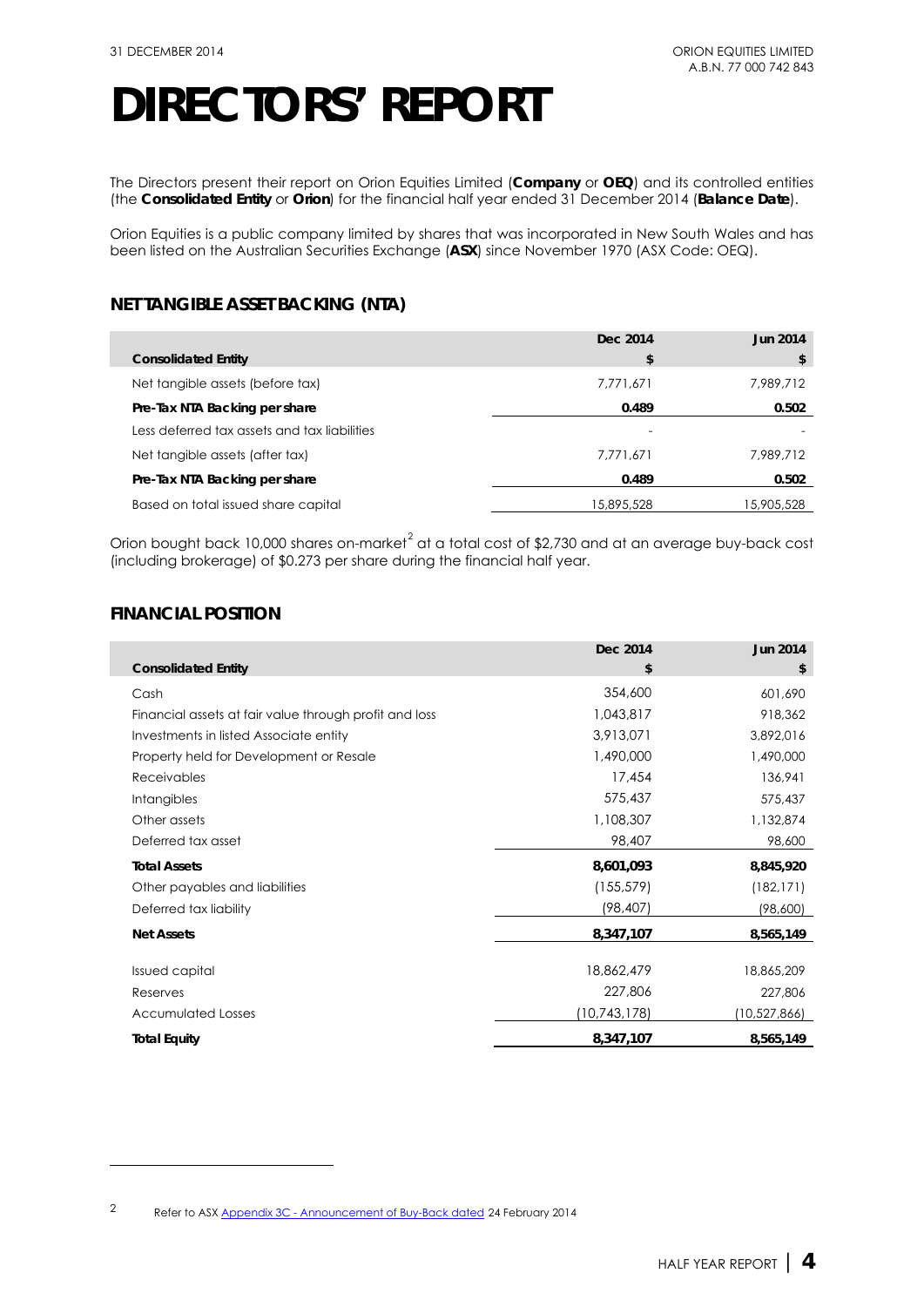### **OPERATING RESULTS**

| <b>Consolidated Entity</b>                  | Dec 2014<br>S            | Dec 2013  |
|---------------------------------------------|--------------------------|-----------|
| Total revenues                              | 242.769                  | 481,889   |
| Total expenses                              | (458,081)                | (557,928) |
| Loss before tax                             | (215, 312)               | (76, 039) |
| Income tax expense                          | $\overline{\phantom{0}}$ |           |
| Loss attributable to members of the Company | (215, 312)               | (76,039)  |

### **LOSS PER SHARE**

| <b>Consolidated Entity</b>                                                                                                                    | Dec 2014   | Dec 2013   |
|-----------------------------------------------------------------------------------------------------------------------------------------------|------------|------------|
| Basic and diluted loss per share (cents)                                                                                                      | (1.35)     | (0.43)     |
| Weighted average number of ordinary shares outstanding<br>during the half year used in the calculation of basic and<br>diluted loss per share | 15,901,995 | 17,553,780 |

### **DIVIDENDS**

-

The Directors have not declared a dividend in respect of the financial half year ended 31 December 2014.

### **CAPITAL MANAGEMENT**

### **(a) Securities In The Company**

At the Balance Date and the date of this report, the Company had 15,895,528 fully paid ordinary shares on issue (30 June 2014: 15,905,528).

All such shares are listed on ASX. The Company does not have other securities on issue at the date of this report.

### **(b) On-Market Share Buy-Backs**

During the financial half year, the Company bought back 10,000 shares on-market at a total cost of \$2,730 and at an average buy-back cost (including brokerage) of \$0.273 per share, pursuant to an on-market share buy-back approved by shareholders at the Company's 2013 annual general meeting (**AGM**) on 28 November 201[3](#page-5-0) $^3$ .

This buy-back expired on 30 October  $2014<sup>4</sup>$  $2014<sup>4</sup>$  $2014<sup>4</sup>$  with the Company buying back a total of 318,861 shares at a total cost of \$86,063 and at an average buy-back cost (excluding brokerage) of \$0.27 per share under this capital management initiative.

<span id="page-5-0"></span><sup>3</sup> Refers t[o Notice of AGM and Explanatory Statement dated 23 October 2013](http://www.orionequities.com.au/sites/default/files/20131030%20OEQ%20ASX%202013%20Notice%20of%20AGM%20and%20Proxy%20Form.pdf)

<span id="page-5-1"></span><sup>4</sup> Refer t[o Final share buy-back notice](http://orionequities.com.au/sites/default/files/20141104%20OEQ%20ASX%20Appendix%203F%20-%20Final%20Share%20Buy-Back%20Notice.pdf) dated 4 November 2014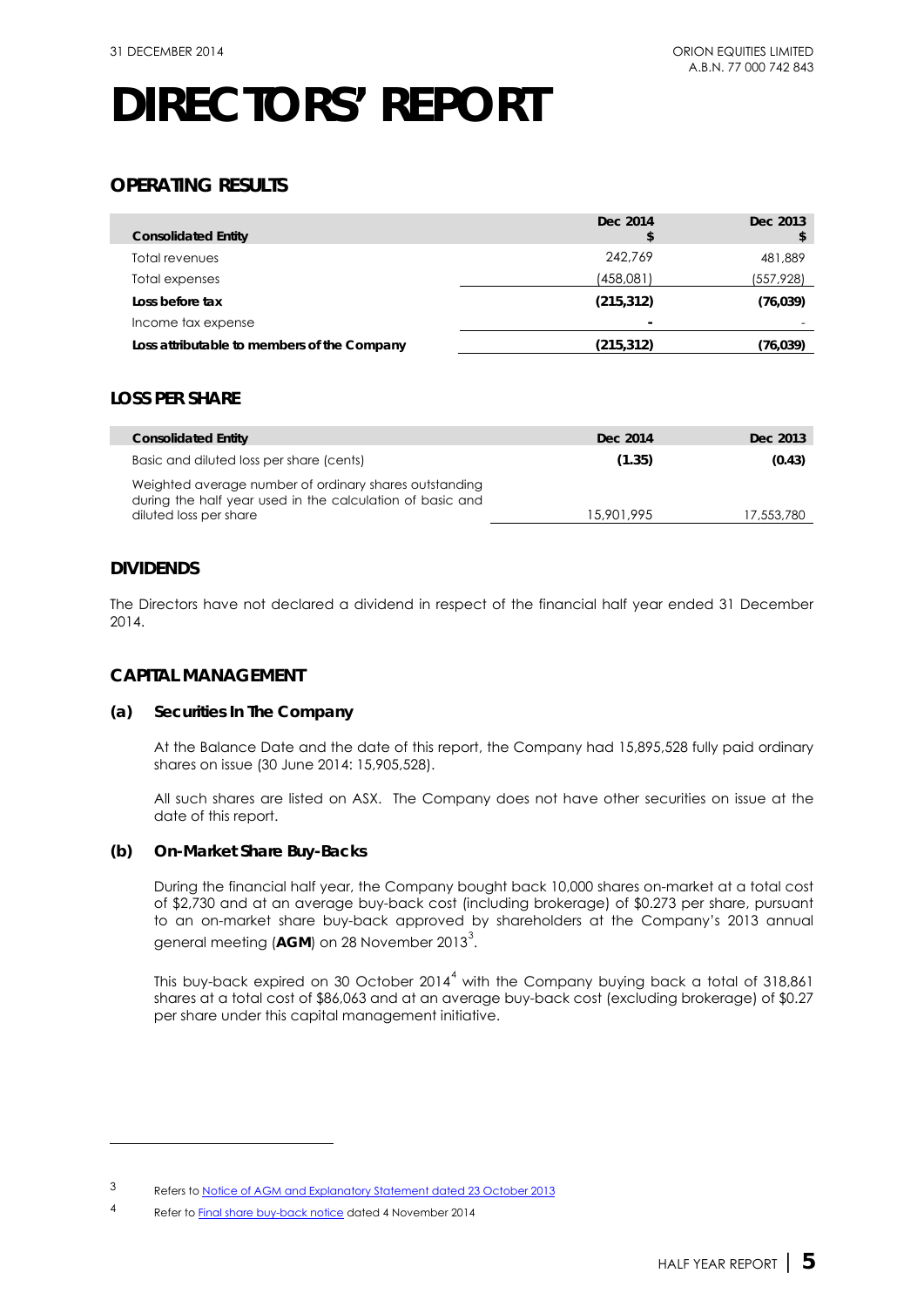### **(c) 'Small Holding' Share Sale Facility**

On 27 August 2014, the Company initiated a 'Small Holding Share Sale Facility'<sup>[5](#page-6-0)</sup> in respect of small parcel shareholdings (also sometimes referred to as 'unmarketable parcels') valued at \$500 or less.

Based on the Company's last sale share price on the ASX of \$0.27 (on 28 August 2014), a small holding under this facility constituted 1,851 or fewer shares. The Company's share register had ~340 (out of 594) shareholders holding a small holding and these holders held, in aggregate, ~244,637 shares or ~1.538% of the Company's total issued share capital (of 15,905,528 shares).

The Company's constitution provides a mechanism by which the Board may, with the agreement of the relevant shareholder, aggregate small holdings and sell them on the shareholders' behalf thereby possibly achieving a higher price for the shares than would have been possible had they been sold as individual small parcels. This initiative allows for the full gross proceeds to be realised by shareholders of such small parcels without any associated brokerage or selling costs (which will be borne by the Company).

This initiative benefits the Company in terms of savings in maintenance costs in relation to share registry fees and also printing, mail-out and postage costs. Furthermore, for some shareholders, the costs of selling their small holdings may result in a proportionally high transaction cost compared to the gross proceeds of sale.

The Company refers to its ASX market announcement entitled ["Small Holding Share Sale Facility"](http://orionequities.com.au/sites/default/files/20140827%20OEQ%20ASX%20Small%20Holding%20%28Unmarketable%20Parcel%29%20Sale%20Facility.pdf) dated 27 August 2014 for further details in relation to this capital management initiative.

As at the date of this report, the aggregated small parcel shareholdings (198,481 shares held by 270 shareholders) have not yet been sold by the Company under the facility – a minimum share price (based on the share price at the time of the notice of the facility) applies pursuant to the Company's constitution and the Company's share price has not traded at this minimum price. The Company will review the status of the facility vis a vis the Company's share price in the lead up to the end of the financial year.

### **(d) Voluntary Winding Up Resolution at 2014 AGM<**

At the Company's 2014 AGM held on 27 November 2014, shareholders did not approve a special resolution<sup>°</sup> for the voluntary winding up of the Company as a consequence of a "triggering" of the Company's voluntary winding up mechanism under Clause 164A of the Company's Constitution.<sup>[7](#page-6-2)</sup>

By way of background:

-

- At the Company's 2013 AGM on 28 November 2013, shareholders approved a modification to the Company's Constitution to introduce a new "performance-based wind-up vote trigger" clause. The new Clause 164A provides a mechanism to give shareholders the opportunity to realise the value in the Company in the event that performance is more than 15% below a benchmark index for two consecutive financial years.
- In summary if, in each of two consecutive financial years, the percentage change in the Orion consolidated group's 'Adjusted Net Assets' for a financial year is more than 15% lower (in absolute terms) than the percentage change in the ASX All Ordinaries

<span id="page-6-0"></span><sup>5</sup> Refer to AS[X Small Holding Share Sale Facility dated 27 August 2014](http://orionequities.com.au/sites/default/files/20140827%20OEQ%20ASX%20Small%20Holding%20%28Unmarketable%20Parcel%29%20Sale%20Facility.pdf)

<span id="page-6-1"></span> $6$  A special resolution must be passed by at least 75% of the votes cast by shareholders entitled to vote on the resolution and present in person, by proxy, by attorney or by authorised representatives at the general meeting.

<span id="page-6-2"></span><sup>7</sup> Refer to Announcement dated 27 November 2014 entitled ["Results of 2014 Annual General Meeting'](http://orionequities.com.au/sites/default/files/20141127%20OEQ%20ASX%20Results%20of%202014%20AGM.pdf)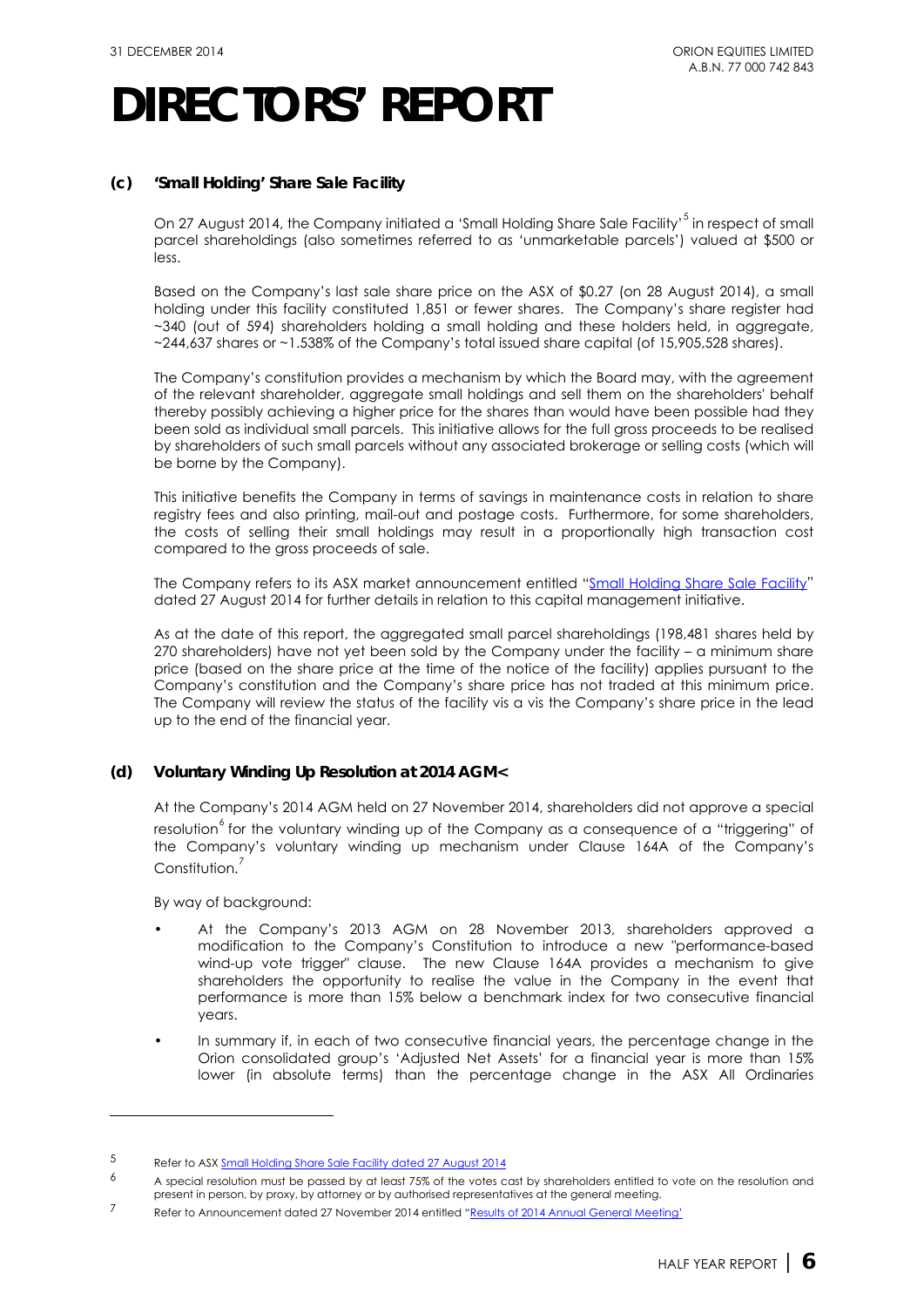Accumulation Index (**Index**) over that financial year, the Directors would be required to put a special resolution to the next AGM for shareholders to vote on whether the Company should be wound up.

- That is, if the Orion group's performance is more than 15% below the performance of the Index for two consecutive financial years, shareholders will be able to vote on whether to wind up the Company.
- In summary, "Adjusted Net Assets" means the Orion consolidated group's assets net of liabilities (reflecting the parent entity interest excluding minority or non-controlling interests), adjusted by adding back any dividends or capital paid, returned or distributed to shareholders during the financial year (including the cost of share buy-backs, whether onmarket or off-market) and deducting the proceeds of any capital raisings from share issues (where applicable).
- The Company also refers to the Notice of 2013 AGM and Explanatory Statement dated 23 [October 2013](http://www.orionequities.com.au/sites/default/files/20131030%20OEQ%20ASX%202013%20Notice%20of%20AGM%20and%20Proxy%20Form.pdf) for further details in relation to this 'Voluntary Winding Up Trigger'.

The percentage change in the Orion group's Adjusted Net Assets during each of 2012/2013 and 2013/14 were more than 15% below (in absolute terms) the percentage change in the performance of the Index over the same periods. Therefore, the Directors proposed a voluntary winding up special resolution at the 2014 AGM.

The Company also refers to the Notice of 2014 [AGM and Explanatory Statement dated 20](http://orionequities.com.au/sites/default/files/20141023%20OEQ%20ASX%202014%20Notice%20of%20AGM%20Explanatory%20Statement%20and%20Proxy%20Form.pdf) [October 2014](http://orionequities.com.au/sites/default/files/20141023%20OEQ%20ASX%202014%20Notice%20of%20AGM%20Explanatory%20Statement%20and%20Proxy%20Form.pdf) for further details in relation to this voluntary winding up special resolution.

The Company notes that the "performance-based wind-up vote trigger" will fall to be considered after the 30 June 2016 financial year and at the 2016 AGM (where applicable).

### **REVIEW OF OPERATIONS**

### **(a) Portfolio Details as at 31 December 2014**

### **Asset Weighting**

-

|                                                                        | % of Net Assets |                 |          |
|------------------------------------------------------------------------|-----------------|-----------------|----------|
| <b>Consolidated Entity</b>                                             | Dec 2014        | <b>Jun 2014</b> | Dec 2013 |
| Australian equities                                                    | 59%             | 56%             | 52%      |
| Agribusiness <sup>8</sup>                                              | 20%             | 20%             | 13%      |
| Property held for development and resale                               | 18%             | 17%             | 16%      |
| Net tax liabilities (current year and deferred tax assets/liabilities) |                 |                 |          |
| Net cash/other assets and provisions                                   | 3%              | 7%              | 19%      |
| <b>TOTAL</b>                                                           | 100%            | 100%            | 100%     |

### **Major Holdings in Securities Portfolio**

| Security                                            | Fair<br>Value<br>\$'million | $%$ of<br><b>Net</b><br><b>Assets</b> | <b>ASX</b><br>Code | <b>Industry Sector</b><br><b>Exposures</b> |
|-----------------------------------------------------|-----------------------------|---------------------------------------|--------------------|--------------------------------------------|
| <b>Bentley Capital Limited</b>                      |                             | 2.98 35.64%                           | <b>BEL</b>         | Diversified Financials                     |
| Strike Resources Limited                            | 0.63                        | 7.60%                                 | <b>SRK</b>         | <b>Materials</b>                           |
| CBG Australian Equities Fund (Wholesale) (CBG Fund) | 0.26                        | 3.12%                                 | N/A                | Diversified                                |
| Other ASX listed securities                         | 0.15                        | 1.78%                                 | Various            | Various                                    |
| <b>TOTAL</b>                                        | 4.02                        | 48.14%                                |                    |                                            |

<span id="page-7-0"></span><sup>8</sup> Agribusiness net assets include olive grove land, olive trees, water licence, buildings and plant and equipment.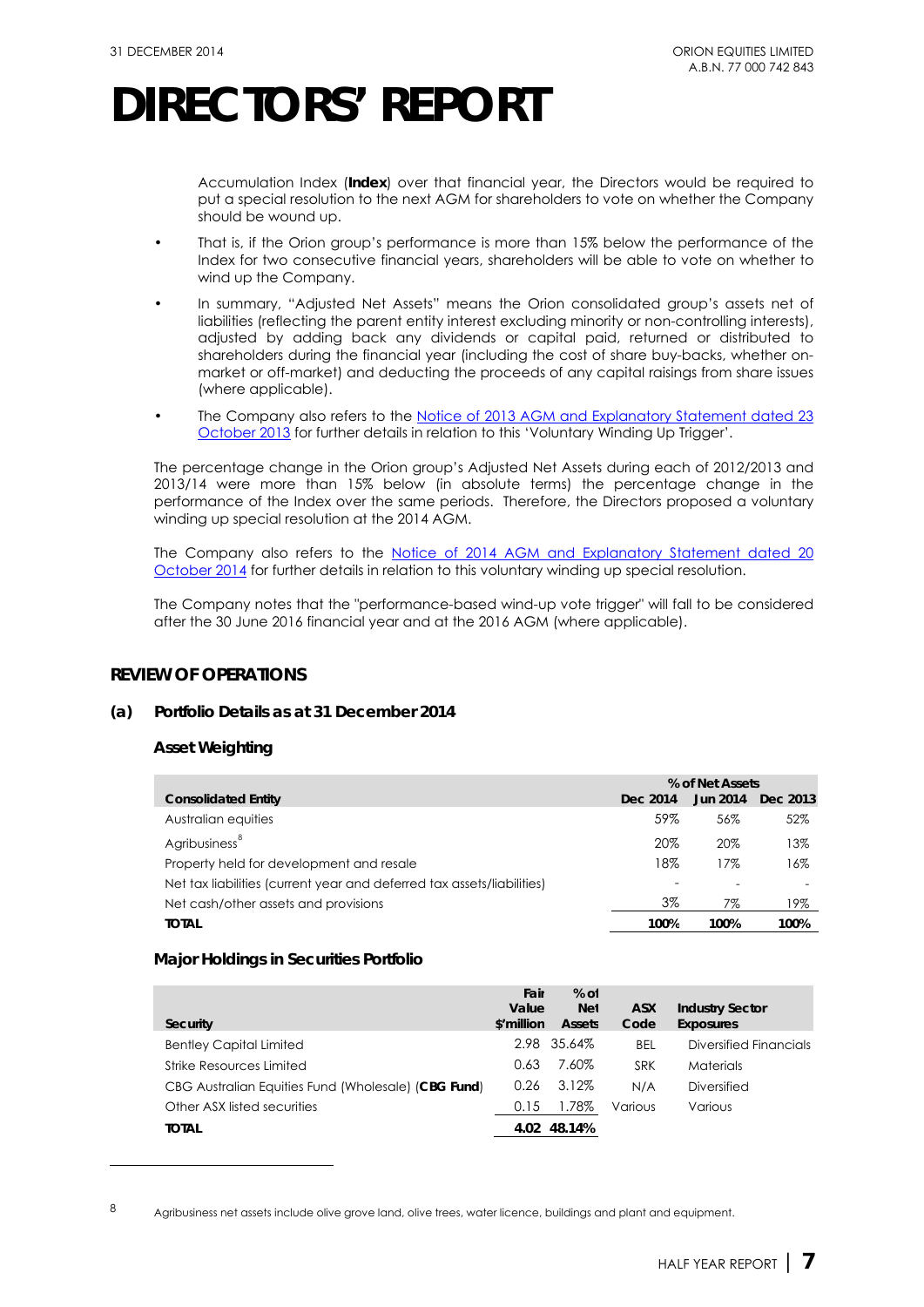### **(b) Bentley Capital Limited (ASX Code: BEL)**

Bentley Capital Limited (**Bentley**) is a listed investment company with a current exposure to Australian equities.

Orion holds 27.56% (20,513,783 shares) of Bentley's issued ordinary share capital with Queste Communications Ltd (the controlling company of Orion) holding 2.34% (1,740,625 shares) of Bentley's issued ordinary share capital (30 June 2014: Orion held 20,513,783 shares (27.76%) and Queste held 1,740,625 shares (2.36%)).

Bentley's asset weighting as at 31 December 2014 was 92.2% Australian equities (30 June 2014: 94.5%), 2.7% intangible assets (30 June 2014: 2.7%) and 5.1% net cash/other assets (30 June 2014: 2.8%).

Bentley had net assets of \$17.84 million as at 31 December 2014 (30 June 2014: \$17.68million) and generating an after tax net profit of \$0.79 million for the financial half year (31 December 2013: \$0.99 million net loss).

Bentley paid a 0.95 cent fully franked dividend distributed in September 2014 at a total cost of \$0.70 million (December 2013: Bentley distributed \$0.73 million via a capital return of one cent per share).

Orion' received \$0.195 million from this dividend during the financial half year (6 months to 30 June 2014: \$0.205 million dividend).

Subsequent to 31 December 2014, Bentley announced its intention to pay a fully-franked dividend of 0.55 cent per share. Orion's entitlement to such dividend would be ~\$112,826.

| Rate per share | <b>Nature</b>      | <b>Orion's Entitlement</b> | <b>Payment Date</b> |
|----------------|--------------------|----------------------------|---------------------|
| $0.55$ cent    | Dividend           | \$112,826                  | 20 March 2015       |
| $0.95$ cent    | Dividend           | \$194,881                  | 26 September 2014   |
| One cent       | Dividend           | \$205,138                  | 21 March 2014       |
| One cent       | Return of capital  | \$205,138                  | 12 December 2013    |
| One cent       | Return of capital  | \$205,138                  | 18 April 2013       |
| One cent       | Return of capital  | \$205,138                  | 30 November 2012    |
| One cent       | Return of capital  | \$205,138                  | 19 April 2012       |
| 5.00 cents     | Return of capital  | \$1,025,689                | 14 October 2011     |
| 2.40 cents     | Dividend (Special) | \$492,331                  | 26 September 2011   |
| One cent       | Dividend           | \$205,138                  | 26 September 2011   |
| One cent       | Dividend           | \$205,138                  | 17 March 2011       |
| One cent       | Dividend           | \$205,138                  | 30 September 2010   |
| One cent       | Dividend           | \$205,138                  | 15 March 2010       |
| One cent       | Dividend           | \$205,138                  | 30 October 2009     |

Bentley has a long distribution track record, as illustrated below:

Shareholders are advised to refer to the 31 December 2014 Half Year Report, 30 June 2014 Annual Report and monthly NTA disclosures lodged by Bentley for further information about the status and affairs of the company.

Information concerning Bentley may be viewed from its website: [www.bel.com.au](http://www.bel.com.au/) 

Bentley's market announcements may also be viewed from the ASX website [\(www.asx.com.au\)](http://www.asx.com.au/) under ASX code "BEL".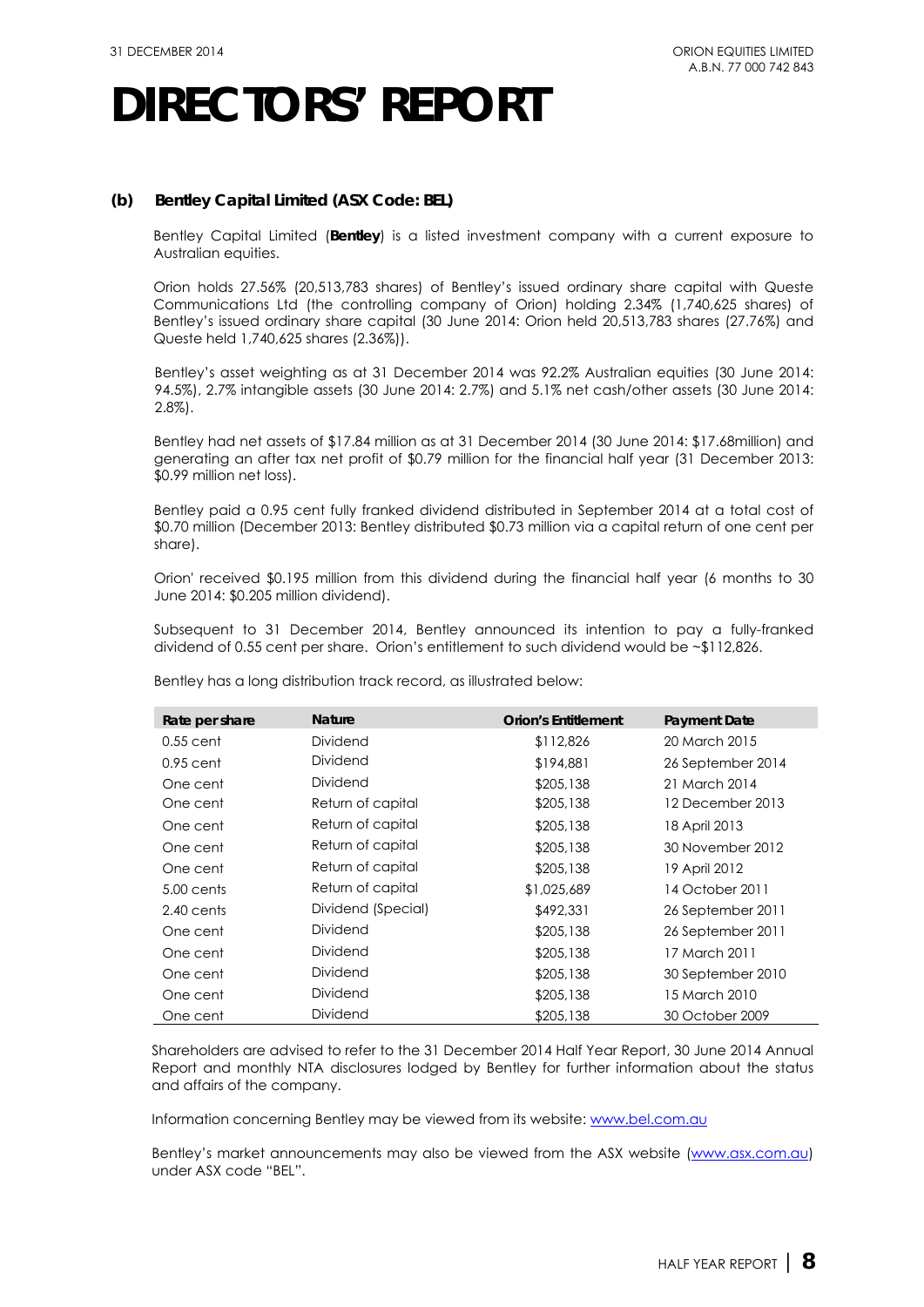### **(c) Strike Resources Limited (ASX Code: SRK)**

Strike Resources Limited (**Strike**) is a resources company with iron ore exploration and development projects in Peru.

Orion holds 16,690,802 shares in Strike, being 11.48% of Strike's issued ordinary share capital (30 June 2014: 16,690,802 shares and 11.48%).

Information concerning Strike may be viewed from its website: [www.strikeresources.com.au](http://www.strikeresources.com.au/) 

Strike's market announcements may also be viewed from the ASX website [\(www.asx.com.au\)](http://www.asx.com.au/) under ASX code "SRK".

### **(d) Other Assets**

Orion also owns:

- a 143 hectare commercial olive grove operation (with approximately 64,500, 15 year old olive tree plantings) located in Gingin, Western Australian; and
- a property held for redevelopment or sale but currently rented out located in Mandurah, Western Australia.

### **BOARD OF DIRECTORS**

-

Information concerning Directors in office during or since the half year is as follows:

| Farooq Khan                                                         | <b>Executive Chairman</b>                                                                                                                                                                                                                                                                                                                                                                                                                                                                                                                |  |  |  |
|---------------------------------------------------------------------|------------------------------------------------------------------------------------------------------------------------------------------------------------------------------------------------------------------------------------------------------------------------------------------------------------------------------------------------------------------------------------------------------------------------------------------------------------------------------------------------------------------------------------------|--|--|--|
| Appointed                                                           | 23 October 2006                                                                                                                                                                                                                                                                                                                                                                                                                                                                                                                          |  |  |  |
| Qualifications                                                      | BJuris, LLB (Western Australia)                                                                                                                                                                                                                                                                                                                                                                                                                                                                                                          |  |  |  |
| Experience                                                          | Mr Khan is a qualified lawyer having previously practised principally in the field of<br>corporate law. Mr Khan has extensive experience in the securities industry, capital<br>markets and the executive management of ASX-listed companies. In particular, Mr<br>Khan has guided the establishment and growth of a number of public listed<br>companies in the investment, mining and financial services sectors.<br>He has<br>considerable experience in the fields of capital raisings, mergers and acquisitions<br>and investments. |  |  |  |
| Relevant interest in<br>shares                                      | 2,000 shares $-$ directly                                                                                                                                                                                                                                                                                                                                                                                                                                                                                                                |  |  |  |
| Special<br><b>Responsibilities</b>                                  | Chairman of the Board and the Investment Committee                                                                                                                                                                                                                                                                                                                                                                                                                                                                                       |  |  |  |
| Other current<br>directorships in listed                            | (1)<br>Executive Chairman and Managing Director of Queste Communications Ltd<br>(QUE) (since 10 March 1998)                                                                                                                                                                                                                                                                                                                                                                                                                              |  |  |  |
| entities                                                            | (2)<br>Executive Chairman of Bentley Capital Limited (BEL) (Director since 2<br>December 2003)                                                                                                                                                                                                                                                                                                                                                                                                                                           |  |  |  |
|                                                                     | (3)<br>Alternate Director to Victor Ho, who is Non-Executive Director of Strike<br>Resources Limited (SRK) (since 20 January 2014)                                                                                                                                                                                                                                                                                                                                                                                                       |  |  |  |
| Former directorships<br>in other listed entities<br>in past 3 years | (1)<br>Alara Resources Limited (AUQ) (18 May 2007 to 31 August 2012)                                                                                                                                                                                                                                                                                                                                                                                                                                                                     |  |  |  |

<span id="page-9-0"></span><sup>9</sup> Refer to AS[X Change in Directors Interest Notice](http://orionequities.com.au/sites/default/files/20141120%20OEQ%20Appendix%203Y%20-%20Change%20of%20Directors%20Interest%20Notice%20-%20F%20Khan.pdf) dated 20 November 2014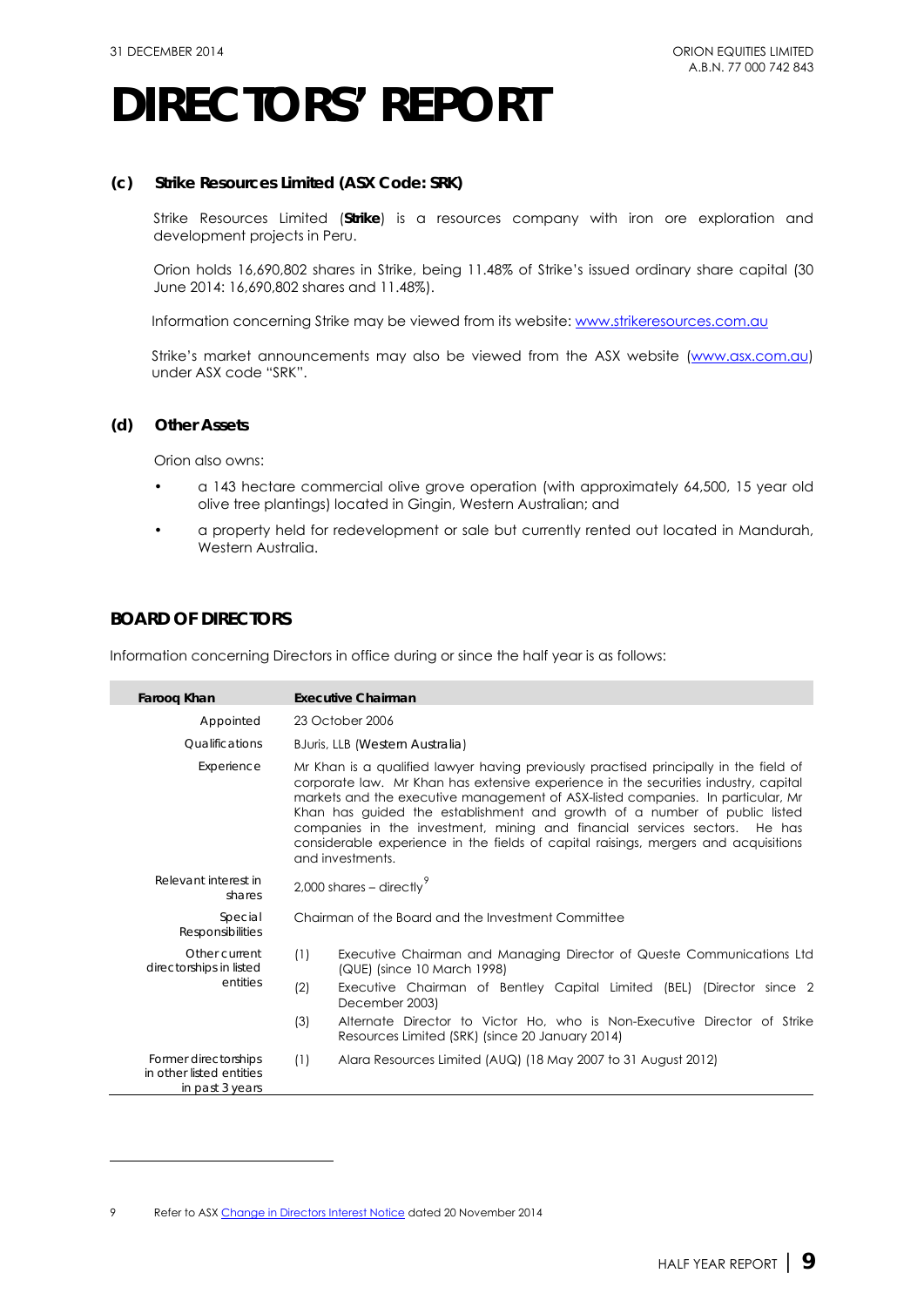| Victor P. H. Ho                                                     | <b>Executive Director and Company Secretary</b>                                                                                                                                                                                                                                                                                                                                                                                                                                                                                                                                                                                                                                                                                                           |  |
|---------------------------------------------------------------------|-----------------------------------------------------------------------------------------------------------------------------------------------------------------------------------------------------------------------------------------------------------------------------------------------------------------------------------------------------------------------------------------------------------------------------------------------------------------------------------------------------------------------------------------------------------------------------------------------------------------------------------------------------------------------------------------------------------------------------------------------------------|--|
| Appointed                                                           | Executive Director since 4 July 2003; Company Secretary since 2 August 2000                                                                                                                                                                                                                                                                                                                                                                                                                                                                                                                                                                                                                                                                               |  |
| Qualifications                                                      | BCom, LLB (Western Australia), CTA                                                                                                                                                                                                                                                                                                                                                                                                                                                                                                                                                                                                                                                                                                                        |  |
| Experience                                                          | Mr Ho has been in Executive roles with a number of ASX listed companies across the<br>investments, resources and technology sectors over the past 15 years. Mr Ho is a<br>Chartered Tax Adviser (CTA) and previously had 9 years' experience in the taxation<br>profession with the Australian Tax Office (ATO) and in a specialist tax law firm. Mr Ho<br>has been actively involved in the structuring and execution of a number of<br>corporate, M&A and joint venture (in South America, Indonesia and the Middle East)<br>transactions, capital raisings and capital management initiatives and has extensive<br>experience in public company administration, corporations' law and stock<br>exchange compliance and investor/shareholder relations. |  |
| Relevant interest in<br>shares                                      | None                                                                                                                                                                                                                                                                                                                                                                                                                                                                                                                                                                                                                                                                                                                                                      |  |
| Special<br><b>Responsibilities</b>                                  | Member of Investment Committee                                                                                                                                                                                                                                                                                                                                                                                                                                                                                                                                                                                                                                                                                                                            |  |
| Other positions held<br>in listed entities                          | Executive Director and Company Secretary of Queste Communications Ltd<br>(1)<br>(QUE) (Director since 3 April 2013; Company Secretary since 30 August 2000)<br>Non-Executive Director of Strike Resources Limited (SRK) (since 24 January 2014)<br>(2)<br>(3)<br>Company Secretary of Bentley Capital Limited (BEL) (since 5 February 2004)<br>(4)<br>Company Secretary of Alara Resources Limited (AUQ) (since 4 April 2007)                                                                                                                                                                                                                                                                                                                             |  |
| Former directorships<br>in other listed entities<br>in past 3 years | None                                                                                                                                                                                                                                                                                                                                                                                                                                                                                                                                                                                                                                                                                                                                                      |  |

| Yaqoob Khan                                                         | <b>Non-Executive Director</b>                                                                                                                                                                                                                                                                                                                                                                                                                 |
|---------------------------------------------------------------------|-----------------------------------------------------------------------------------------------------------------------------------------------------------------------------------------------------------------------------------------------------------------------------------------------------------------------------------------------------------------------------------------------------------------------------------------------|
| Appointed                                                           | 5 November 1999                                                                                                                                                                                                                                                                                                                                                                                                                               |
| Qualifications                                                      | BCom (Western Australia), Master of Science in Industrial Administration (Carnegie<br>Mellon)                                                                                                                                                                                                                                                                                                                                                 |
| Experience                                                          | Mr Khan holds a Masters degree in Business and has worked as a senior executive<br>responsible for product marketing, costing systems and production management.<br>Mr Khan has been involved in the structuring and ASX listing of a number of public<br>companies and in subsequent executive management. Mr Khan brings<br>considerable international experience in corporate finance and the strategic<br>analysis of listed investments. |
| Relevant interest in shares                                         | None                                                                                                                                                                                                                                                                                                                                                                                                                                          |
| Special Responsibilities                                            | None                                                                                                                                                                                                                                                                                                                                                                                                                                          |
| Other current<br>directorships in listed<br>entities                | Non-Executive Director of Queste Communications Ltd (QUE) (since 10 March<br>1998)                                                                                                                                                                                                                                                                                                                                                            |
| Former directorships in<br>other listed entities in past<br>3 years | None                                                                                                                                                                                                                                                                                                                                                                                                                                          |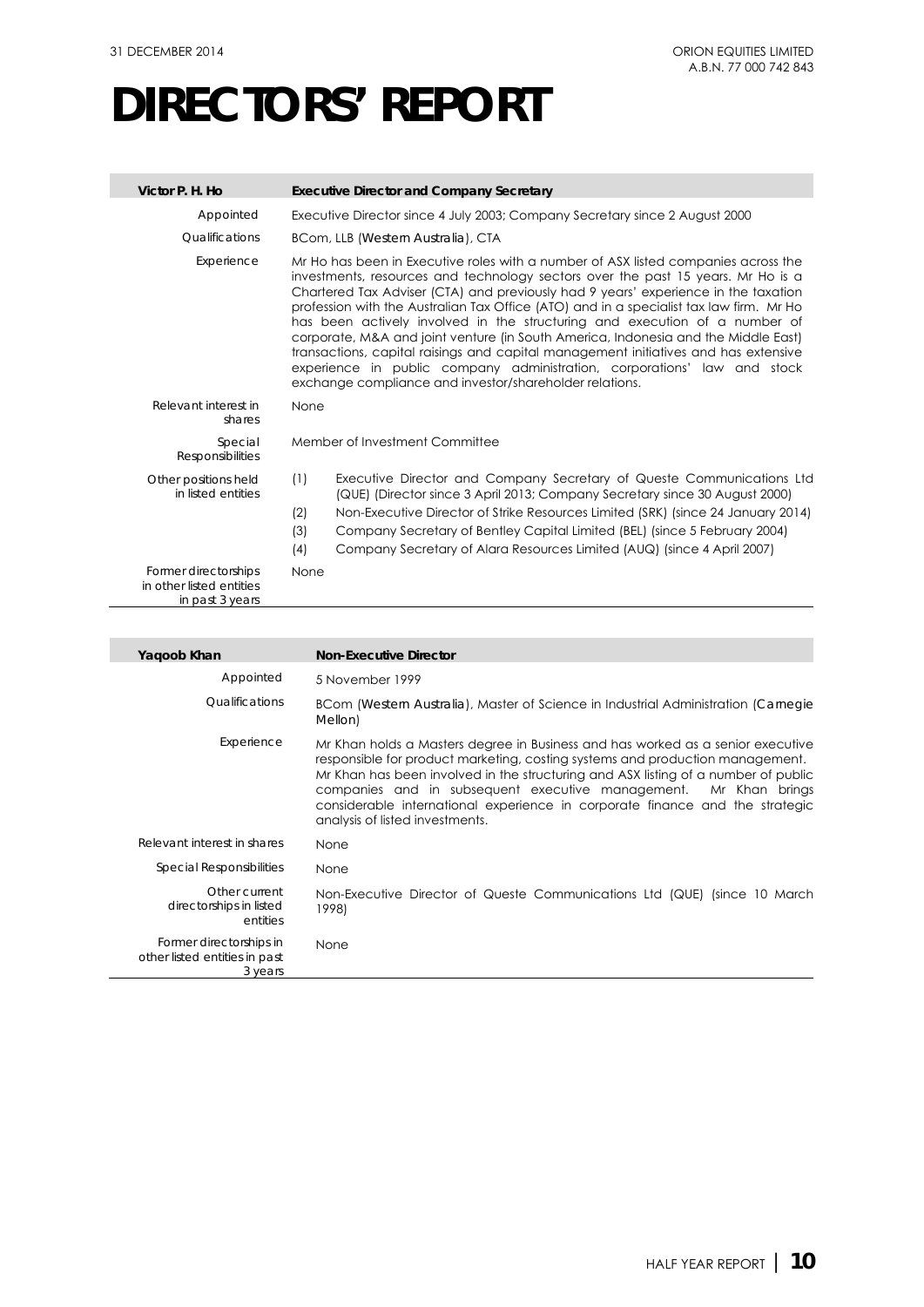### **EARLY ADOPTION OF ASX CORPORATE GOVERNANCE PRINCIPLES**

The Company updated its Corporate Governance Statement<sup>[10](#page-11-0)</sup> in accordance with the early adoption ofthe Corporate Governance Principles and Recommendations (3<sup>rd</sup> Edition, March 2014) issued by the ASX Corporate Governance Council in respect of the 30 June 2014 financial year, one year before the mandatory adoption date.

The Company's [2014 Corporate Governance Statement](http://orionequities.com.au/sites/default/files/20141024%20OEQ%20Corporate%20Governance%20Statement%20-%202014.pdf) (dated 20 October 2014) and AS[X Appendix](http://orionequities.com.au/sites/default/files/20141024%20OEQ%20ASX%20Appendix%204G%20-%20Key%20to%20Disclosures%20-%20Corporate%20Governance%20Recommendations.pdf)  [4G](http://orionequities.com.au/sites/default/files/20141024%20OEQ%20ASX%20Appendix%204G%20-%20Key%20to%20Disclosures%20-%20Corporate%20Governance%20Recommendations.pdf) (Key to Disclosures of Corporate Governance Principles and Recommendations) can be found at the following URL on the Company's Internet website: [http://orionequitiesl.com.au/corporate](http://orionequities.com.au/corporate-governance)[governance](http://orionequities.com.au/corporate-governance)

### **AUDITOR'S INDEPENDENCE DECLARATION**

A copy of the Auditor's Independence Declaration as required under section 307C of the *Corporations Act 2001* forms part of this Directors Report and is set out on page 13. This relates to the Auditor's Independent Review Report, where the Auditors state that they have issued an independence declaration.

### **AUDITORS' QUALIFIED CONCLUSION**

-

A copy of BDO Audit (WA) Pty Ltd's Independent Auditor's Review Report on Orion's half year financial report is set out on pages 29 and 30. The Review Report contains a Qualified Conclusion in relation to Orion's 27.56% shareholding investment in Associate entity<sup>[11](#page-11-1),</sup> Bentley Capital Limited (ASX:BEL), which is accounted for under the equity method. Orion has carried the investment in BEL at \$3,913,071 as at 31 December 2014 and recognised \$215,936 as its 27.56% share of BEL's \$790,696 net profit for the half year ended 31 December 2014.

BEL's 31 December 2014 Half Year Report contains a Qualified Conclusion by its Auditor (also BDO Audit (WA) Pty Ltd) in relation to BEL's 19.98% shareholding investment in Associate entity, Molopo Energy Limited (ASX: MPO). BEL has carried its investment in MPO at \$9,611,231 as at 31 December 2014 and recognised a nil amount as its 19.98% share of MPO's net profit/loss for the half year ended 31 December 2014, as audited financial information for MPO had not been finalised by MPO and MPO was accordingly not able to provide the required financial information from which this amount could be determined and recognised within the time required for the completion of BEL's half year accounts. As such, BEL's Auditor has made a Qualified Conclusion in its Independent Auditor's Review Report on BEL's half year financial report on the basis that they were unable to obtain sufficient appropriate review evidence about the carrying value of MPO and the share of the net income/loss from MPO for the half year.

As the BEL half year financial report contains a Qualified Conclusion in its Auditor's Review Report and as BEL has been accounted by Orion as an Associate entity, Orion's Auditor has made a Qualified Conclusion in its Independent Auditor's Review Report on Orion's half year financial report on the same basis.

<span id="page-11-0"></span><sup>10</sup> Refer market announcement dated 20 October 2014 entitled "[2014 Corporate Governance Statement](http://orionequities.com.au/sites/default/files/20141024%20OEQ%20Corporate%20Governance%20Statement%20-%202014.pdf) and ASX Appendix 4G Key to Disclosures of Corporate Governance Principles and I

<span id="page-11-1"></span><sup>11</sup> Associates are entities over which a consolidated entity has significant influence (but not control or joint control), generally accompanying a shareholding of between approximately 20% and 50% of the voting rights. Investments in Associates in the consolidated financial statements are accounted for using the equity method of accounting, after initially being recognised at cost. Under this method, the consolidated entity's share of the post-acquisition profits or losses of Associates are recognised in the consolidated Statement of Profit or Loss and Other Comprehensive Income, and its share of postacquisition movements in reserves is recognised in Other Comprehensive Income. The cumulative post-acquisition movements are adjusted against the carrying amount of the investment.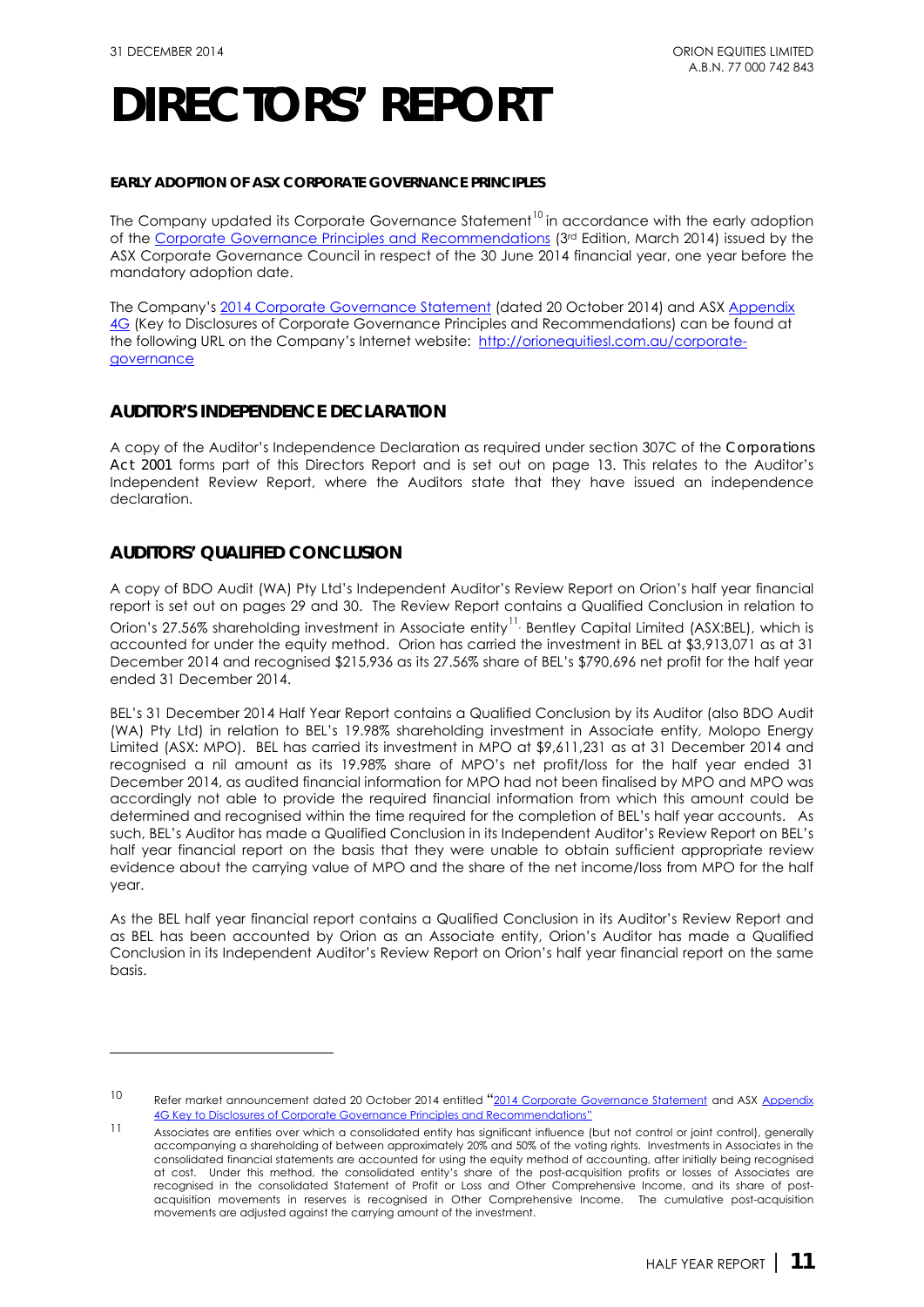Signed for and on behalf of the Directors in accordance with a resolution of the Board,

**Farooq Khan Victor Ho**

**27 February 2015** 

**Chairman Executive Director**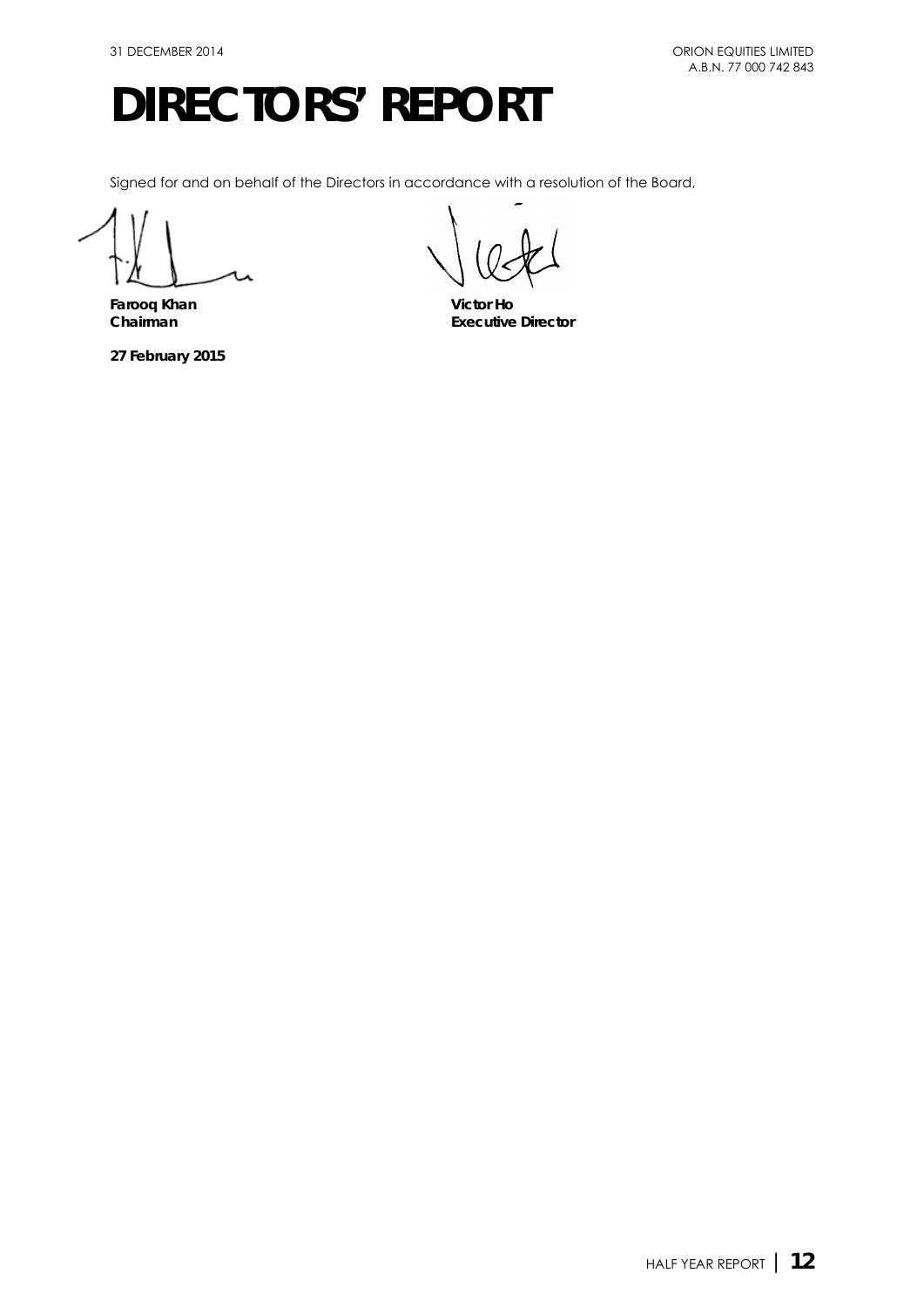

38 Station Street Subiaco, WA 6008 PO Box 700 West Perth WA 6872 Australia

### **DECLARATION OF INDEPENDENCE BY CHRIS BURTON TO THE DIRECTORS OF ORION EQUITIES LIMITED**

As lead auditor for the review of Orion Equities Limited for the half-year ended 31 December 2014, I declare that, to the best of my knowledge and belief, there have been:

- 1. No contraventions of the auditor independence requirements of the *Corporations Act 2001* in relation to the review; and
- 2. No contraventions of any applicable code of professional conduct in relation to the review.

This declaration is in respect of Orion Equities Limited and the entities it controlled during the period.

 $CB$ 

**Chris Burton** Director

**BDO Audit (WA) Pty Ltd**

Perth, 27 February 2015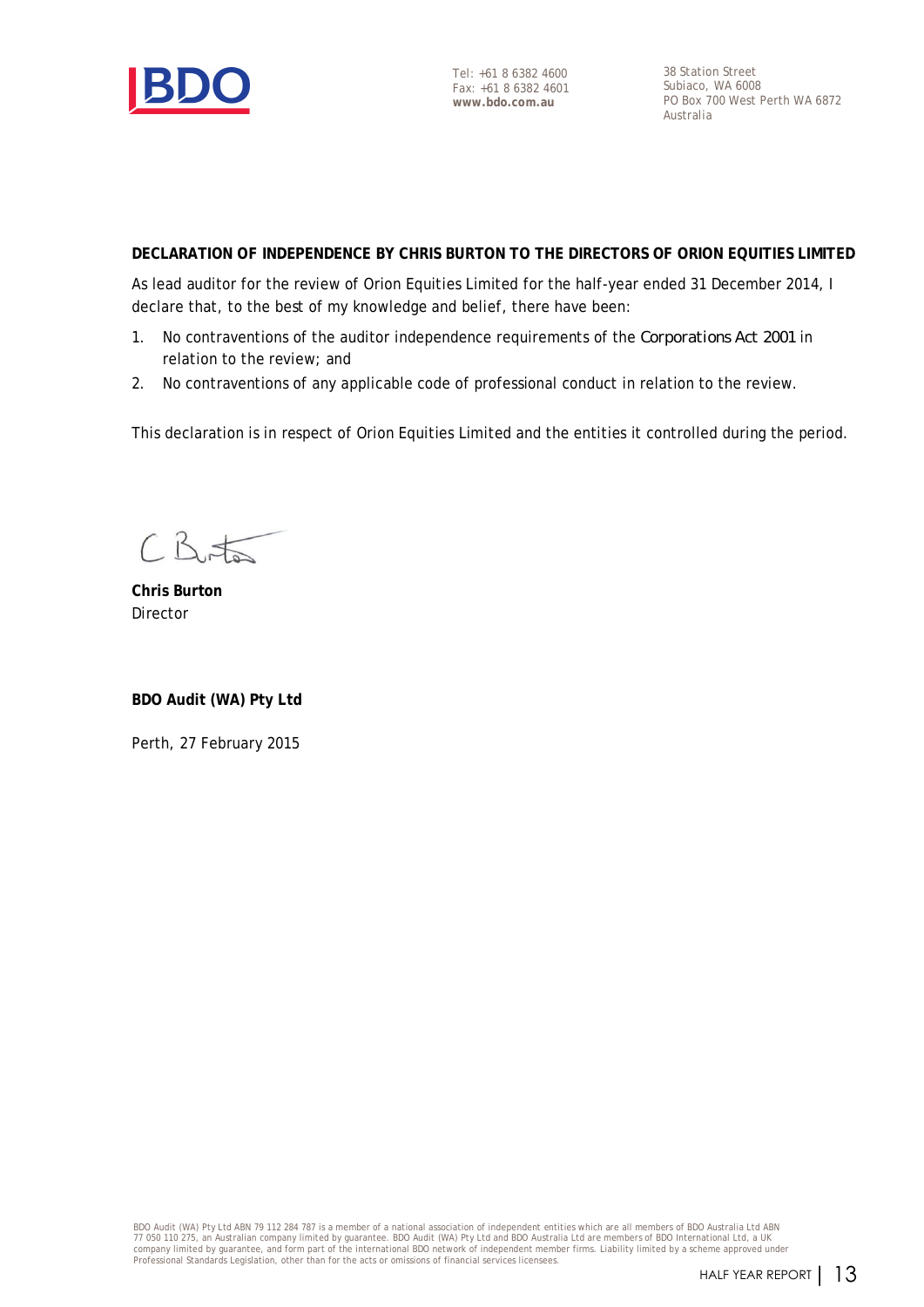## **CONSOLIDATED STATEMENT OF PROFIT OR LOSS AND OTHER COMPREHENSIVE INCOME for the half year ended 31 December 2014**

|             | 31 Dec 14  | 31 Dec 13            |
|-------------|------------|----------------------|
| <b>Note</b> | S          |                      |
| 3           | 26,659     | 60,625               |
|             |            |                      |
|             |            | 65,573               |
|             | 215,936    | 275,883              |
|             | 174        | 524                  |
|             | 242,769    | 402,605              |
| 3           |            |                      |
|             | (17, 715)  |                      |
|             | (38, 534)  | (72, 235)            |
|             | (11,065)   | (7, 319)             |
|             | (273, 077) | (269, 868)           |
|             | (32, 541)  | (20,677)             |
|             | (23, 414)  | (19, 447)            |
|             | (1,938)    | (2,713)              |
|             | (2, 598)   | (492)                |
|             | (57, 199)  | (33, 103)            |
|             | (215, 312) | (23, 249)            |
|             |            |                      |
|             | (215, 312) | (23, 249)            |
| 4           |            | (52, 790)            |
|             | (215, 312) | (76, 039)            |
|             | (215, 312) | (76, 039)            |
|             |            |                      |
|             |            | (23, 249)            |
|             |            | (52, 790)            |
|             | (215, 312) | (76, 039)            |
| 5           |            | (0.13)               |
|             |            | (0.30)               |
|             | (1.35)     | (0.43)               |
|             |            | (215, 312)<br>(1.35) |

The accompanying notes form part of these consolidated financial statements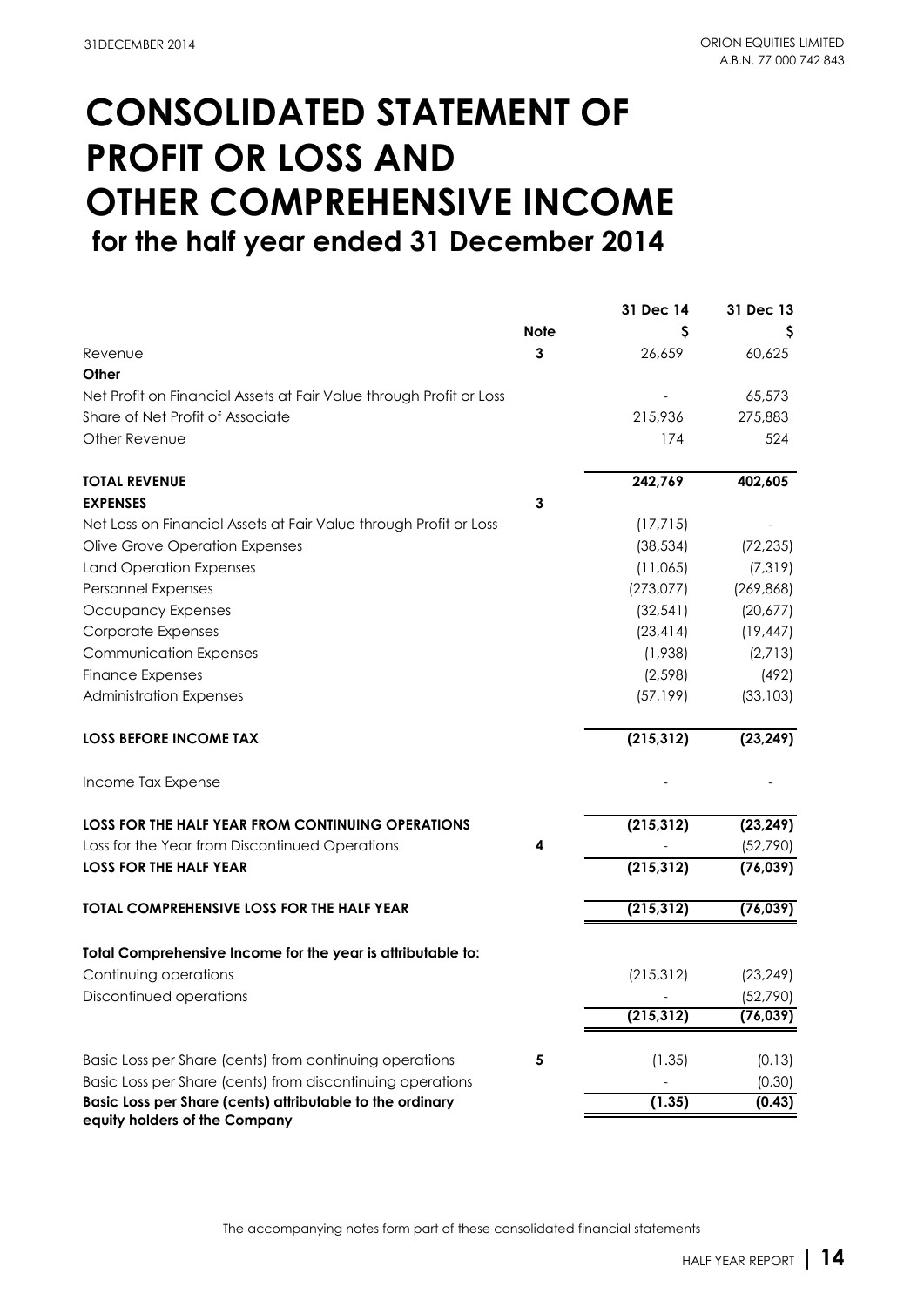### **CONSOLIDATED STATEMENT as at 31 December 2014 OF FINANCIAL POSITION**

|                                                       | <b>Note</b> | 31 Dec 14      | 30 Jun 14      |
|-------------------------------------------------------|-------------|----------------|----------------|
| <b>CURRENT ASSETS</b>                                 |             | Ş              |                |
| Cash and Cash Equivalents                             |             | 354,600        | 601,690        |
| Financial Assets at Fair Value through Profit or Loss | 6           | 1,043,817      | 918,362        |
| <b>Trade and Other Receivables</b>                    |             | 17,454         | 136,941        |
| <b>Other Current Assets</b>                           |             | 7,179          | 4,892          |
| <b>TOTAL CURRENT ASSETS</b>                           |             | 1,423,050      | 1,661,885      |
| <b>NON CURRENT ASSETS</b>                             |             |                |                |
| Property held for Development or Resale               |             | 1,490,000      | 1,490,000      |
| Investment in Associate Entity                        | 7           | 3,913,071      | 3,892,016      |
| Property, Plant and Equipment                         |             | 1,035,628      | 1,062,482      |
| Olive Trees                                           |             | 65,500         | 65,500         |
| Intangible Assets                                     |             | 575,437        | 575,437        |
| Deferred Tax Asset                                    |             | 98,407         | 98,600         |
| <b>TOTAL NON CURRENT ASSETS</b>                       |             | 7,178,043      | 7,184,035      |
| <b>TOTAL ASSETS</b>                                   |             | 8,601,093      | 8,845,920      |
| <b>CURRENT LIABILITIES</b>                            |             |                |                |
| Trade and Other Payables                              |             | 124,044        | 143,569        |
| Provisions                                            |             | 31,535         | 38,602         |
| <b>TOTAL CURRENT LIABILITIES</b>                      |             | 155,579        | 182,171        |
| <b>NON CURRENT LIABILITIES</b>                        |             |                |                |
| Deferred Tax Liability                                |             | 98,407         | 98,600         |
| <b>TOTAL NON CURRENT LIABILITIES</b>                  |             | 98,407         | 98,600         |
| <b>TOTAL LIABILITIES</b>                              |             | 253,986        | 280,771        |
| <b>NET ASSETS</b>                                     |             | 8,347,107      | 8,565,149      |
| <b>EQUITY</b>                                         |             |                |                |
| <b>Issued Capital</b>                                 | 8           | 18,862,479     | 18,865,209     |
| Reserves                                              |             | 227,806        | 227,806        |
| <b>Accumulated Losses</b>                             |             | (10, 743, 178) | (10, 527, 866) |
| <b>TOTAL EQUITY</b>                                   |             | 8,347,107      | 8,565,149      |

The accompanying notes form part of these consolidated financial statements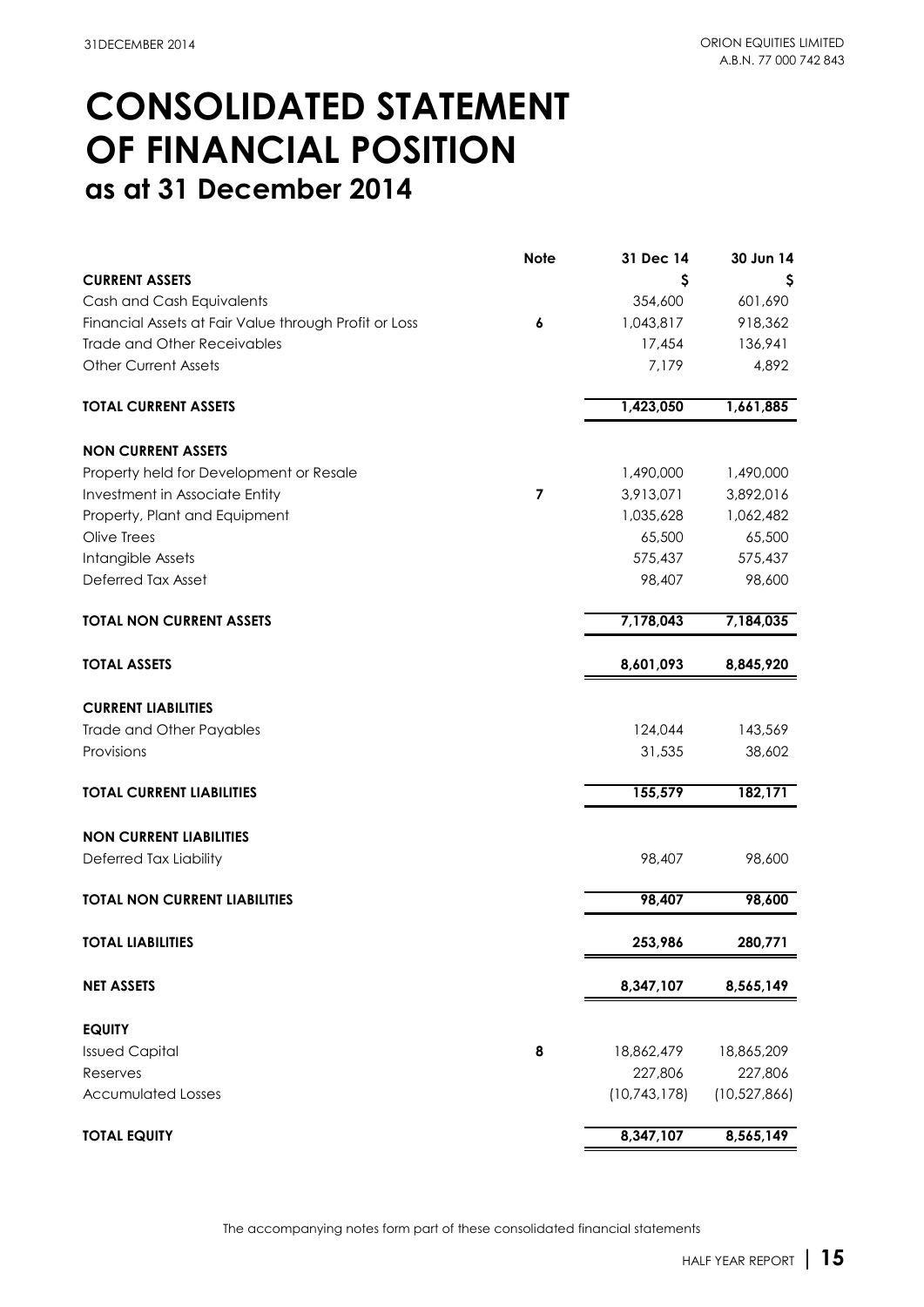# **CONSOLIDATED STATEMENT OF CHANGES IN EQUITY**

 **for the half year ended 31 December 2014**

|                                                   | <b>Issued Capital</b> | <b>Reserves</b> | <b>Accumulated</b><br>Losses | <b>Total</b> |
|---------------------------------------------------|-----------------------|-----------------|------------------------------|--------------|
| <b>Note</b>                                       | \$                    | \$              | \$                           | \$           |
| <b>BALANCE AT 1 JULY 2013</b>                     | 19,374,007            | 227,806         | (9,737,698)                  | 9,864,115    |
| Loss for the Half Year                            |                       |                 | (76,039)                     | (76,039)     |
| Other Comprehensive Income                        |                       |                 |                              |              |
| <b>Total Comprehensive Loss for the Half Year</b> |                       |                 | (76, 039)                    | (76, 039)    |
| Share Buy-Back<br>8                               | (217, 638)            |                 |                              | (217, 638)   |
| <b>BALANCE AT 31 DECEMBER 2013</b>                | 19,156,369            | 227,806         | (9,813,737)                  | 9,570,438    |
| <b>BALANCE AT 1 JULY 2014</b>                     | 18,865,209            | 227,806         | (10, 527, 866)               | 8,565,149    |
| Loss for the Half Year                            |                       |                 | (215, 312)                   | (215, 312)   |
| Other Comprehensive Income                        |                       |                 |                              |              |
| <b>Total Comprehensive Loss for the Half Year</b> | ۰                     |                 | (215, 312)                   | (215, 312)   |
| 8<br>Share Buy-Back                               | (2,730)               |                 |                              | (2,730)      |
| <b>BALANCE AT 31 DECEMBER 2014</b>                | 18,862,479            | 227,806         | (10, 743, 178)               | 8,347,107    |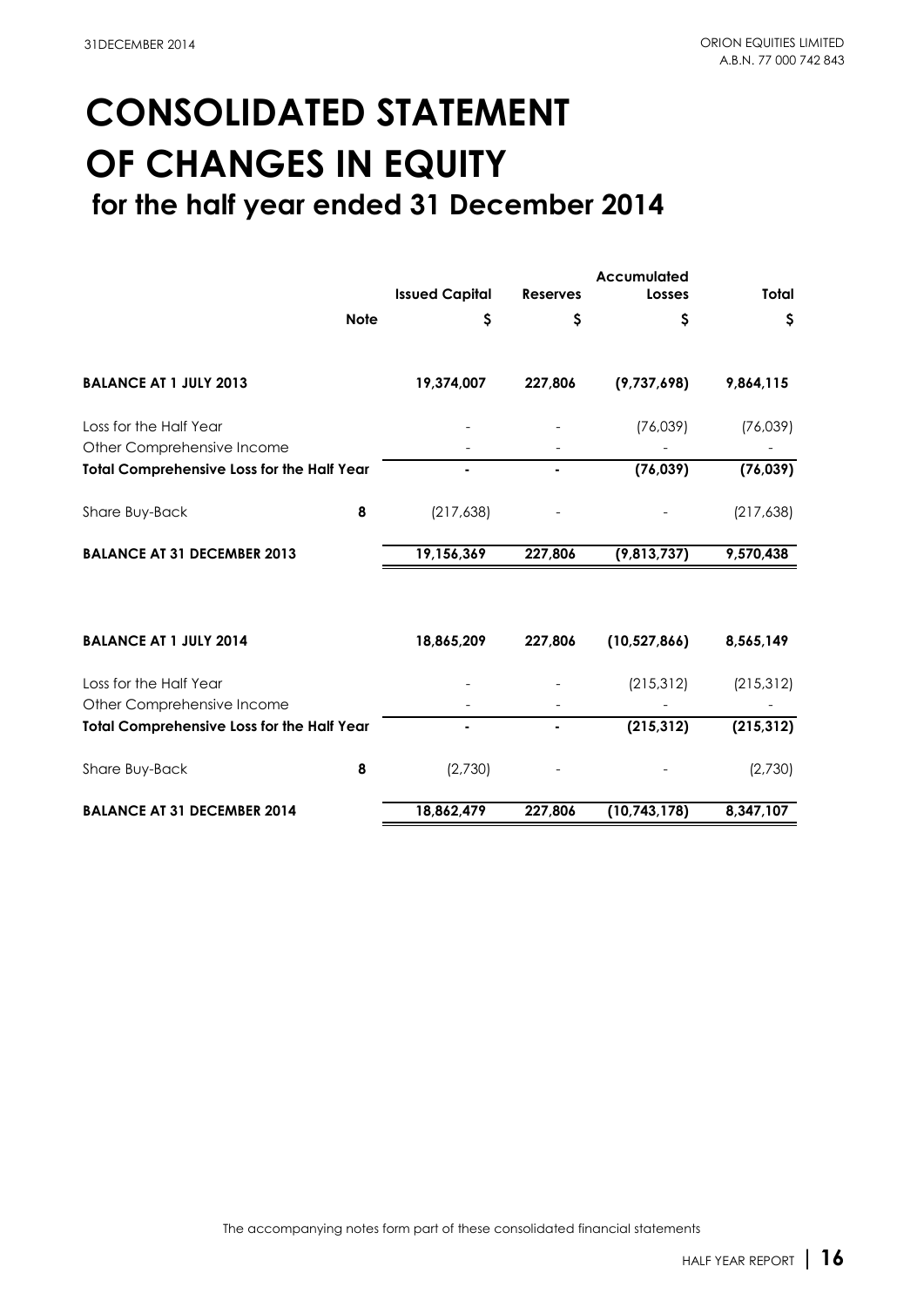## **CONSOLIDATED STATEMENT OF CASH FLOWS for the half year ended 31 December 2014**

|                                                                                                                                                            | <b>Note</b> | 31 Dec 14  | 31 Dec 13            |
|------------------------------------------------------------------------------------------------------------------------------------------------------------|-------------|------------|----------------------|
|                                                                                                                                                            |             | S          |                      |
| <b>CASH FLOWS FROM OPERATING ACTIVITIES</b>                                                                                                                |             |            |                      |
| <b>Receipts from Customers</b>                                                                                                                             |             | 22,100     | 37,586               |
| Dividends Received                                                                                                                                         |             | 196,286    |                      |
| <b>Interest Received</b>                                                                                                                                   |             | 3,154      | 38,003               |
| Payments to Suppliers and Employees                                                                                                                        |             | (432,994)  | (374, 197)           |
| Interest Paid                                                                                                                                              |             | (47)       |                      |
| Sale of Financial Assets at Fair Value                                                                                                                     |             | 82,570     |                      |
| Purchase of Financial Assets at Fair Value                                                                                                                 |             | (225, 741) |                      |
| <b>Net Cash Used in Continuing Operations</b>                                                                                                              |             | (354,672)  | (298, 608)           |
| Net Cash (Used in)/Provided by Discontinued Operations                                                                                                     | 4           | 8,319      | (54, 781)            |
| NET CASH (USED IN)/PROVIDED BY OPERATING ACTIVITIES                                                                                                        |             | (346, 353) | (353, 389)           |
| <b>CASH FLOWS FROM INVESTING ACTIVITIES</b><br>Proceeds from sale of Olive Oil operations<br>Return of Capital Received<br>Purchase of Plant and Equipment | 4           | 101,993    | 205,138<br>(16, 586) |
| <b>NET CASH PROVIDED BY INVESTING ACTIVITIES</b>                                                                                                           |             | 101,993    | 188,552              |
| <b>CASH FLOWS FROM INVESTING ACTIVITIES</b><br>Share Buy-Back                                                                                              | 8           | (2,730)    | (217,637)            |
| <b>NET CASH USED IN INVESTING ACTIVITIES</b>                                                                                                               |             | (2,730)    | (217, 637)           |
| NET INCREASE/(DECREASE) IN CASH HELD                                                                                                                       |             | (247,090)  | (382, 474)           |
| Cash and Cash Equivalents at Beginning of Financial Year                                                                                                   |             | 601,690    | 1,695,628            |
| CASH AND CASH EQUIVALENTS AT END OF FINANCIAL HALF YEAR                                                                                                    |             | 354.600    | 1,313,154            |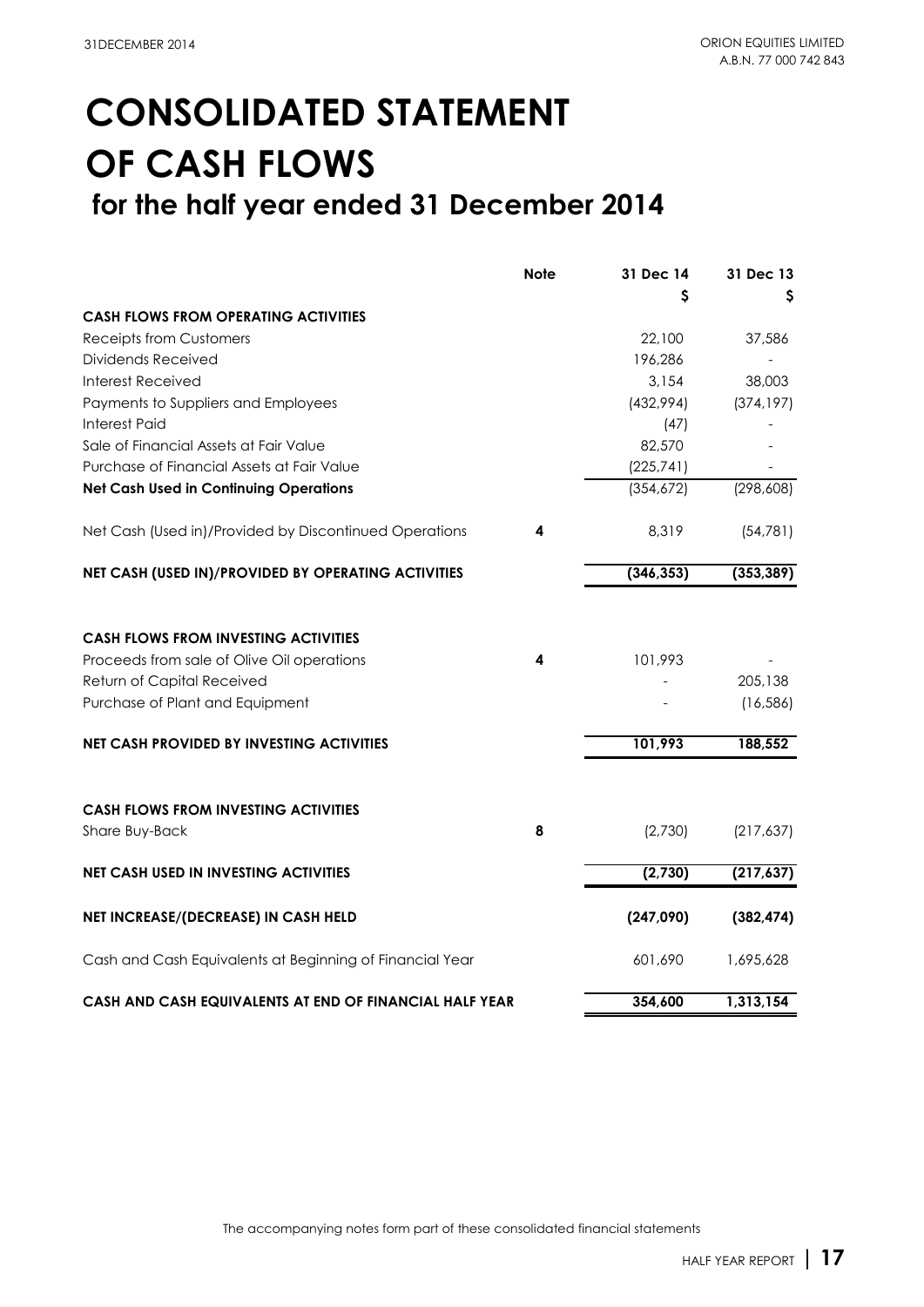#### **1. SIGNIFICANT ACCOUNTING POLICIES**

#### **Statement of Compliance**

The half year financial statements are a general purpose financial report prepared in accordance with the Corporations Act 2001 and AASB 134 'Interim Financial Reporting'. Compliance with AASB 134 ensures compliance with International Financial Reporting Standard IAS 34 'Interim Financial Reporting'. These half year financial statements do not include notes of the type normally included in the annual financial statements and should be read in conjunction with the most recent annual financial statements and the Company's ASX announcements released from 1 July 2014 to the date of this report.

#### **Basis of Preparation**

The financial statements have been prepared on the basis of historical cost, except for the revaluation of certain non-current assets and financial instruments. Cost is based on the fair values of the consideration given in exchange for assets. All amounts are presented in Australian dollars, unless otherwise noted.

The accounting policies and methods of computation adopted in the preparation of the half year financial statements are consistent with those adopted and disclosed in the Consolidated Entity's financial statements for the financial year ended 30 June 2014.

### **2. RELATED PARTY DISCLOSURES**

During the financial year there were transactions between the Company, QUE and Associate Entity, Bentley Capital Limited (ASX Code: **BEL**), pursuant to shared office and administration arrangements. There were no outstanding amounts at the reporting date. The following related party transactions also occurred during the financial half year:

|                                | 31 Dec 14 | 31 Dec 13                |  |
|--------------------------------|-----------|--------------------------|--|
| <b>Bentley Capital Limited</b> |           |                          |  |
| Dividend Received              | 194.881   | $\overline{\phantom{0}}$ |  |
| Return of Capital Received     | -         | 205,138                  |  |

During the half year, Orion subsidiary, Silver Sands Developments Pty Ltd (**SSD**) received \$22,100 (31 December 2013: \$22,100) rental income from Director, Farooq Khan, pursuant to a standard form fixed term residential tenancy agreement in respect of the the Property Held for Development or Resale.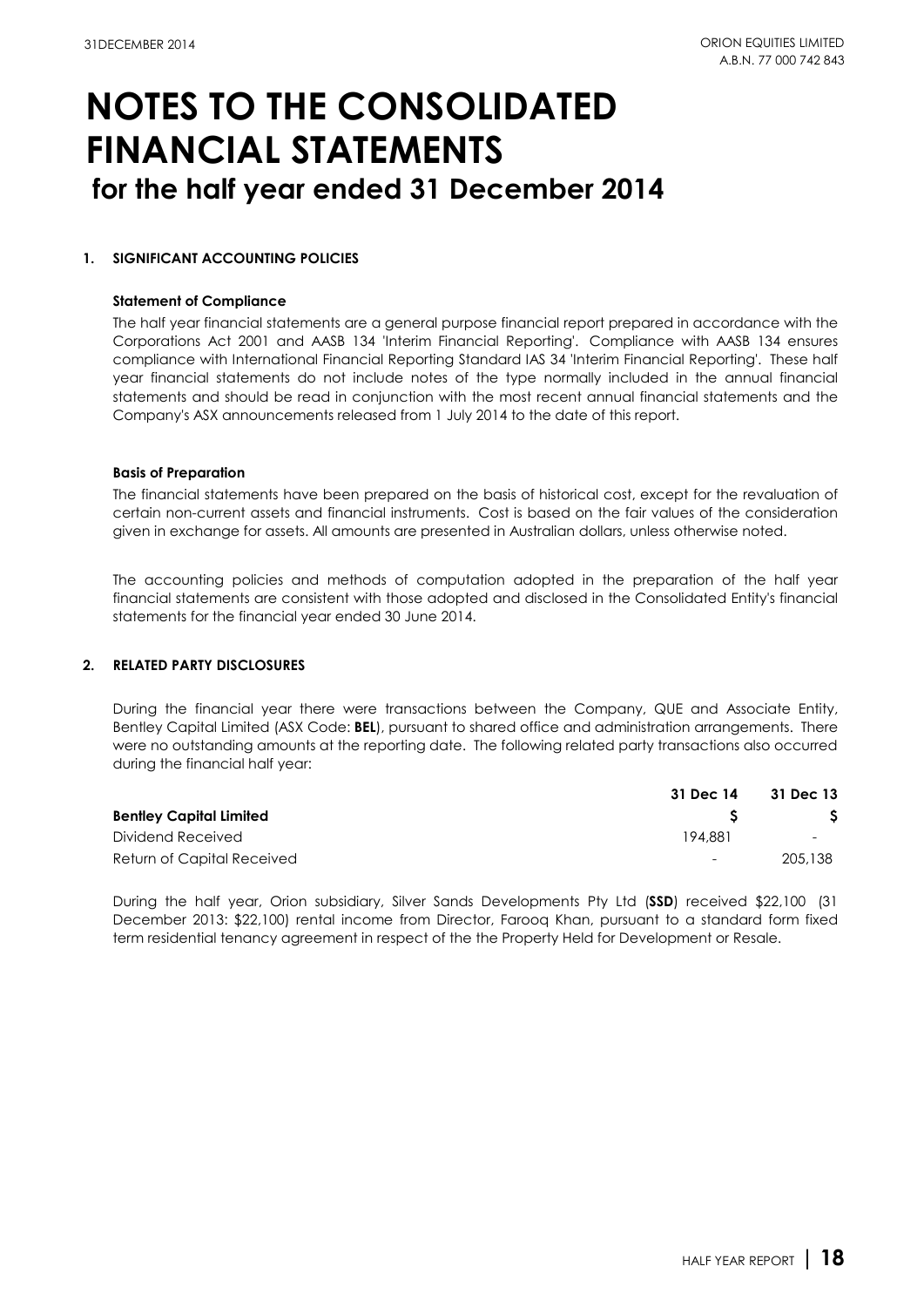### **3. LOSS FOR THE HALF YEAR**

The Consolidated Entity's Operating Loss before Income Tax includes the following items of revenue and expense:

|                                                                   | 31 Dec 14 | 31 Dec 13 |
|-------------------------------------------------------------------|-----------|-----------|
| (a) Revenue                                                       | S         | S         |
| Revenue from Sale of Olive Oil                                    |           | 15,711    |
| Rental Revenue                                                    | 22,100    | 22,100    |
| Dividend Revenue                                                  | 1,405     |           |
| Interest Revenue                                                  | 3,154     | 22,814    |
|                                                                   | 26,659    | 60,625    |
| Other                                                             |           |           |
| Net Gain on Financial Assets at Fair Value through Profit or Loss |           | 65,573    |
| Share of Net Profit of Associate                                  | 215,936   | 275,883   |
| Other Revenue                                                     | 174       | 524       |
|                                                                   | 216,110   | 341,980   |
|                                                                   | 242,769   | 402,605   |
| (b) Expenses                                                      |           |           |
| Net Loss on Financial Assets at Fair Value through Profit or Loss | 17,715    |           |
| <b>Olive Grove Operations</b>                                     |           |           |
| Impairment and Depreciation of Olive Grove Assets                 | 25,539    | 35,075    |
| Other Expenses                                                    | 12,995    | 37,160    |
| <b>Land Operations</b>                                            |           |           |
| Other Expenses                                                    | 11,065    | 7,319     |
| Salaries, Fees and Employee Benefits                              | 273,077   | 269,868   |
| Occupancy Expenses                                                | 32,541    | 20,677    |
| <b>Finance Expenses</b>                                           | 2,598     | 492       |
| Communications                                                    | 1,938     | 2,713     |
| Corporate Expenses                                                |           |           |
| <b>ASX Fees</b>                                                   | 18,034    | 15,548    |
| <b>Share Registry</b>                                             | 4,648     | 3,202     |
| <b>Other Corporate Expenses</b>                                   | 732       | 697       |
| <b>Administration Expenses</b>                                    |           |           |
| <b>Professional Fees</b>                                          | 43        | 2,247     |
| Depreciation                                                      | 1,315     | 1,518     |
| Other Administration Expenses                                     | 55,841    | 29,338    |
|                                                                   | 458,081   | 425,854   |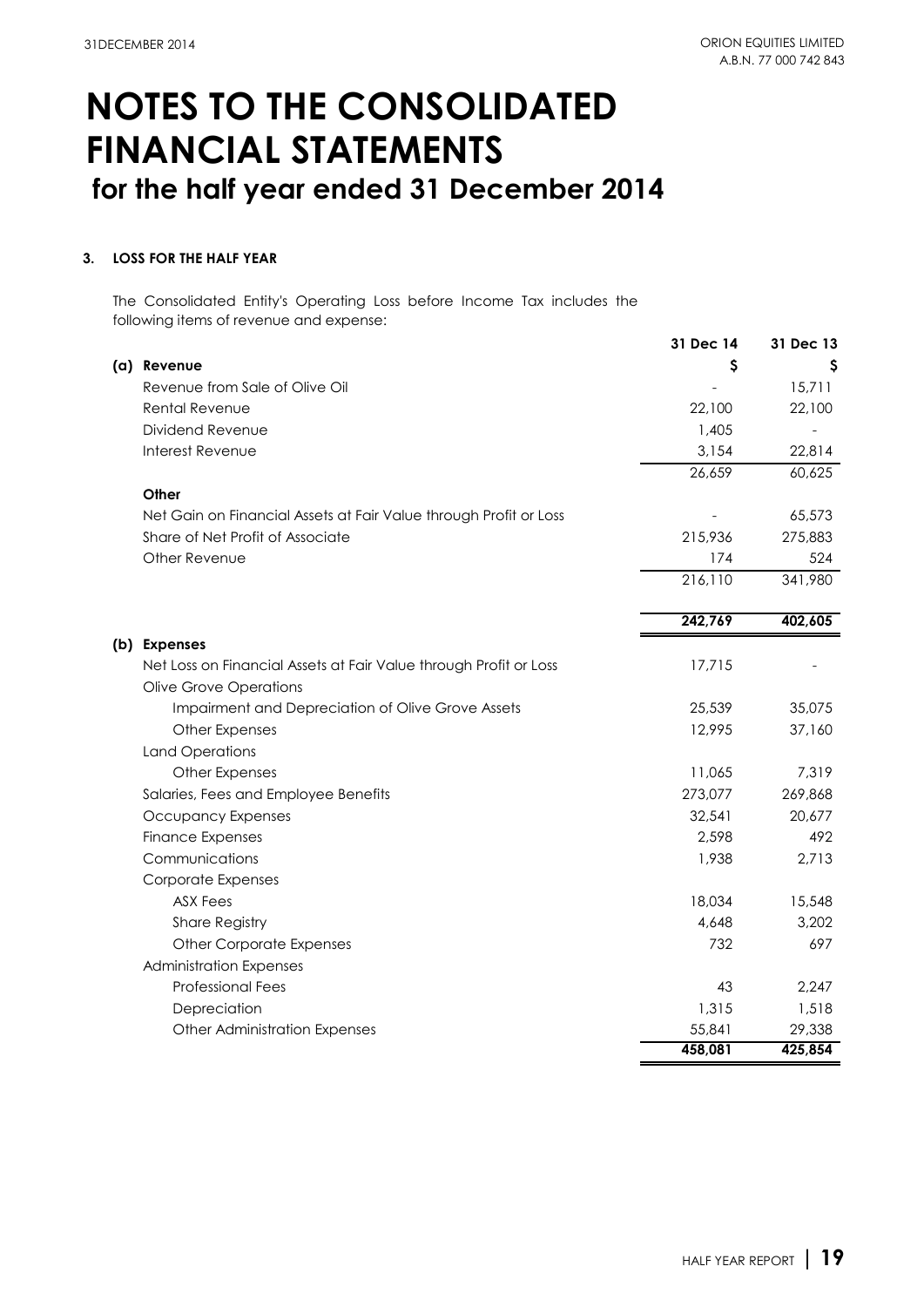### **4. DISCONTINUED OPERATIONS**

On 30 June 2014, the Consolidated Entity sold a segment of the olive oil operations as a going concern. The brand, equipment and oil inventory relating to the segment were sold for a total of \$101,993 in cash, resulting in a net loss of \$66,196.

|    |                                                                                             | 31 Dec 14               | 31 Dec 13  |
|----|---------------------------------------------------------------------------------------------|-------------------------|------------|
|    | The Operating Loss from this discontinued operations are:                                   | \$                      |            |
|    | Revenue from Sale of Olive Oil                                                              |                         | 79,284     |
|    | Olive Oil Operation Expenses                                                                |                         |            |
|    | Cost of Goods Sold                                                                          |                         | (120, 258) |
|    | Impairment and Depreciation of Olive Oil Assets                                             |                         | (1, 195)   |
|    | Other Expenses                                                                              |                         | (10,621)   |
|    | Loss for the Half Year from Discontinued Operations                                         |                         | (52, 790)  |
|    | The carrying amount of assets in this discontinued operations are summarised<br>as follows: |                         |            |
|    | <b>Current Assets</b>                                                                       |                         |            |
|    | Inventories                                                                                 |                         | 69,557     |
|    | Plant and Equipment                                                                         |                         | 23,637     |
|    | <b>Non-Current Assets</b>                                                                   |                         |            |
|    | Intangibles                                                                                 |                         | 74,996     |
|    | <b>Total Assets</b>                                                                         |                         | 168,190    |
|    | The Cash Flows generated from the discontinued operations are as follows:                   |                         |            |
|    |                                                                                             | 31 Dec 14               | 31 Dec 13  |
|    | <b>Operating Activates</b>                                                                  |                         |            |
|    | <b>Receipts from Customers</b>                                                              | 16,260                  | 77,546     |
|    | Payments to Suppliers and Employees                                                         | (7, 941)                | (132, 327) |
|    | <b>Net Cash Used in Discontinued Operations</b>                                             | 8,319                   | (54, 781)  |
| 5. | <b>LOSS PER SHARE</b>                                                                       |                         |            |
|    | The following represents the loss and weighted average number of shares                     | 31 Dec 14               | 31 Dec 13  |
|    | used in the loss per share calculations:                                                    | \$                      | Ş          |
|    | Loss after Income Tax from Continuing Operations                                            | (215, 312)              | (23, 249)  |
|    | Loss after Income Tax from Discontinuing Operations                                         |                         | (52, 790)  |
|    | Loss after tax attributable to the ordinary equity holders of the Company                   | (215, 312)              | (76, 039)  |
|    |                                                                                             | <b>Number of Shares</b> |            |
|    | Weighted Average Number of Ordinary Shares                                                  | 15,901,995              | 17,553,780 |

The Consolidated Entity has no securities outstanding which have the potential to convert to ordinary shares and dilute the basic loss per share.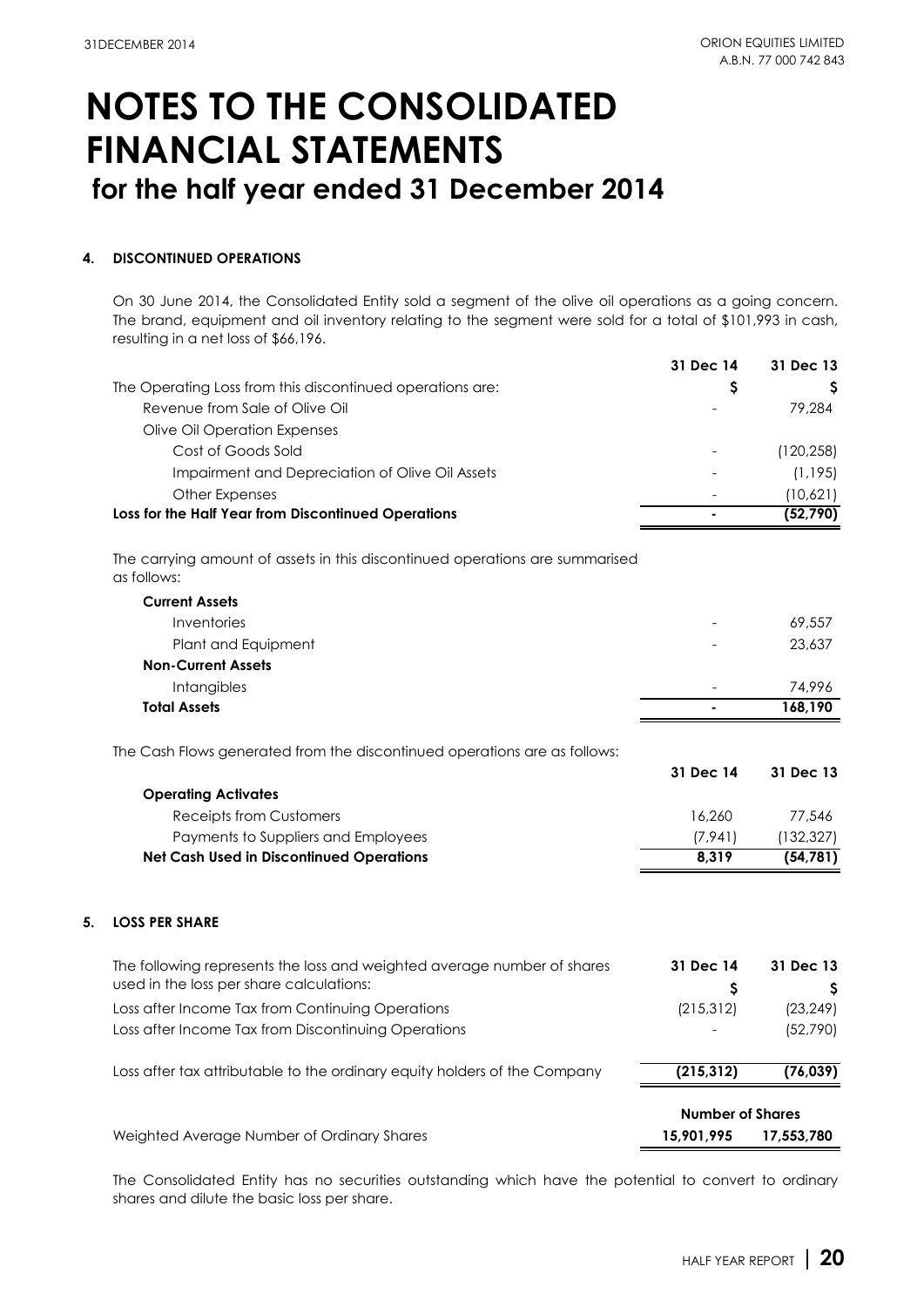### **5. LOSS PER SHARE (continued)**

|    |                                                                                          |           |                           | 31 Dec 14                | 31 Dec 13                |
|----|------------------------------------------------------------------------------------------|-----------|---------------------------|--------------------------|--------------------------|
|    | <b>Basic Loss per Share</b>                                                              |           |                           | cents                    | cents                    |
|    | From continuing operations attributable to the ordinary equity holders of the<br>Company |           |                           | (1.35)                   | (0.13)                   |
|    | From discontinued operations                                                             |           |                           |                          | (0.30)                   |
|    | Total basic loss per share attributable to the ordinary equity holders of the            |           |                           |                          |                          |
|    | Company                                                                                  |           |                           | (1.35)                   | (0.43)                   |
|    |                                                                                          |           |                           |                          |                          |
| 6. | FINANCIAL ASSETS AT FAIR VALUE THROUGH PROFIT OR LOSS                                    |           |                           | 31 Dec 14                | 30 Jun 14                |
|    |                                                                                          |           |                           | \$                       | Ş                        |
|    | Current                                                                                  |           |                           |                          |                          |
|    | Listed securities at fair value                                                          |           |                           | 783,201                  | 668,482                  |
|    | Unlisted managed fund at fair value                                                      |           |                           | 260,616                  | 249,880                  |
|    |                                                                                          |           |                           | 1,043,817                | 918,362                  |
| 7. | <b>INVESTMENT IN ASSOCIATE ENTITY</b>                                                    |           |                           |                          |                          |
|    |                                                                                          |           | <b>Ownership Interest</b> | 31 Dec 14                | 30 Jun 14                |
|    |                                                                                          | 31 Dec 14 | 30 Jun 14                 | Ş                        | Ş                        |
|    | <b>Bentley Capital Limited</b>                                                           | 27.56%    | 27.76%                    | 3,913,071                | 3,892,016                |
|    | <b>Reconciliation of Carrying Amount:</b>                                                |           |                           |                          |                          |
|    | <b>Opening Balance</b>                                                                   |           |                           | 3,892,016                | 4,079,810                |
|    | Share of Net Profit after tax                                                            |           |                           | 215,936                  | 222,481                  |
|    | Dividend Received                                                                        |           |                           | (194, 881)               | (205, 138)               |
|    | Return of Capital Received                                                               |           |                           |                          | (205, 137)               |
|    | <b>Carrying amount on Investment in Associate Entity</b>                                 |           |                           | 3,913,071                | 3,892,016                |
|    | <b>Fair Value of Listed Investment in Associate</b>                                      |           |                           | 2,974,499                | 2,974,499                |
|    | <b>Net Asset Value of Investment</b>                                                     |           |                           | 4,918,030                | 4,906,943                |
|    |                                                                                          |           |                           |                          |                          |
|    | Summarised statement of profit or loss and other comprehensive income                    |           |                           |                          |                          |
|    | Revenue                                                                                  |           |                           | 2,218,191<br>(1,427,495) | 2,091,248                |
|    | Expenses                                                                                 |           |                           | 790,696                  | (1, 298, 338)<br>792,910 |
|    | Profit/(Loss) before income tax<br>Income tax expense                                    |           |                           |                          | 3,698                    |
|    | Profit/(Loss) after income tax                                                           |           |                           | 790,696                  | 796,608                  |
|    | Other comprehensive income                                                               |           |                           |                          |                          |
|    | <b>Total comprehensive income</b>                                                        |           |                           | 790,696                  | 796,608                  |
|    |                                                                                          |           |                           |                          |                          |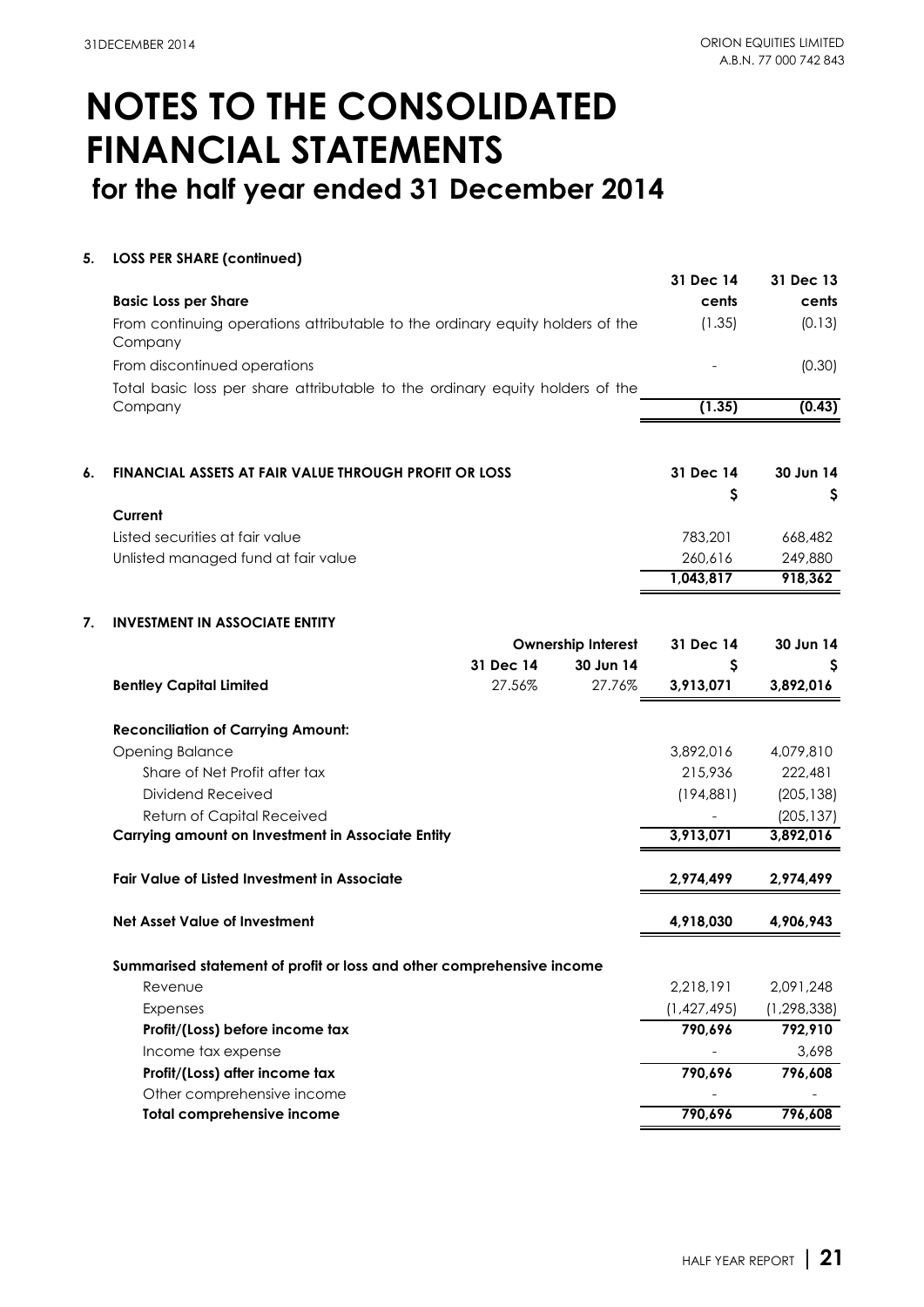| 7. | <b>INVESTMENT IN ASSOCIATE ENTITY (confinued)</b> | 31 Dec 14  | 30 Jun 14  |
|----|---------------------------------------------------|------------|------------|
|    |                                                   | Ş          | Ş          |
|    | Summarised statement of financial position        |            |            |
|    | Current assets                                    | 8,016,888  | 17,384,218 |
|    | Non-current assets                                | 10,515,073 | 878,452    |
|    | <b>Total assets</b>                               | 18,531,961 | 18,262,670 |
|    | Current liabilities                               | 284,207    | 206,914    |
|    | Non-current liabilities                           | 402,948    | 379,448    |
|    | <b>Total liabilities</b>                          | 687,155    | 586,362    |
|    | <b>Net Assets</b>                                 | 17,844,806 | 17,676,308 |
|    | <b>Lease Commitments</b>                          |            |            |
|    | Not longer than one year                          | 36,667     | 73.333     |

BEL's 31 December 2014 Half Year Report contains a Qualified Conclusion by it's Auditor (BDO Audit (WA) Pty Ltd) in relation to BEL's 19.98% shareholding investment in Associate entity, Molopo Energy Limited (ASX: MPO). BEL has carried its investment in MPO at \$9,611,231 as at 31 December 2014 and recognised a nil amount as its 19.98% share of MPO's net profit/loss for the half year ended 31 December 2014, as audited financial information for MPO had not been finalised by MPO and MPO was accordingly not able to provide the required financial information from which this amount could be determined and recognised within the time required for the completion of BEL's half year accounts. As such, BEL's Auditor has made a Qualified Conclusion in its Independent Auditor's Review Report on BEL's half year financial report on the basis that they were unable to obtain sufficient appropriate review evidence about the carrying value of MPO and the share of the net income/loss from MPO for the half year.

| 8. | <b>ISSUED CAPITAL</b>              | 31 Dec 14<br><b>Number</b> | 30 Jun 14<br><b>Number</b> | 31 Dec 14<br>Ş | 30 Jun 14<br>Ş |
|----|------------------------------------|----------------------------|----------------------------|----------------|----------------|
|    | Fully paid ordinary shares         | 15,895,528                 | 15,905,528                 | 18,862,479     | 18,865,209     |
|    | <b>Movement in Ordinary shares</b> | Date of Issue              | <b>Number</b><br>of Shares |                | \$.            |
|    | At 1 July 2013                     |                            | 17,814,389                 |                | 19,374,007     |
|    | Share buy-back - refer (b)         | Sep-Dec 13                 | (836, 553)                 |                | (217, 638)     |
|    | Share buy-back - refer (b)         | Jan-Jun 14                 | (1,072,308)                |                | (291, 160)     |
|    | At 30 June 2014                    |                            | 15,905,528                 |                | 18,865,209     |
|    | At 1 July 2014                     |                            | 15,905,528                 |                | 18,865,209     |
|    | Share buy-back - refer (b)         | $Oct-14$                   | (10,000)                   |                | (2,730)        |
|    | At 31 December 2014                |                            | 15,895,528                 |                | 18,862,479     |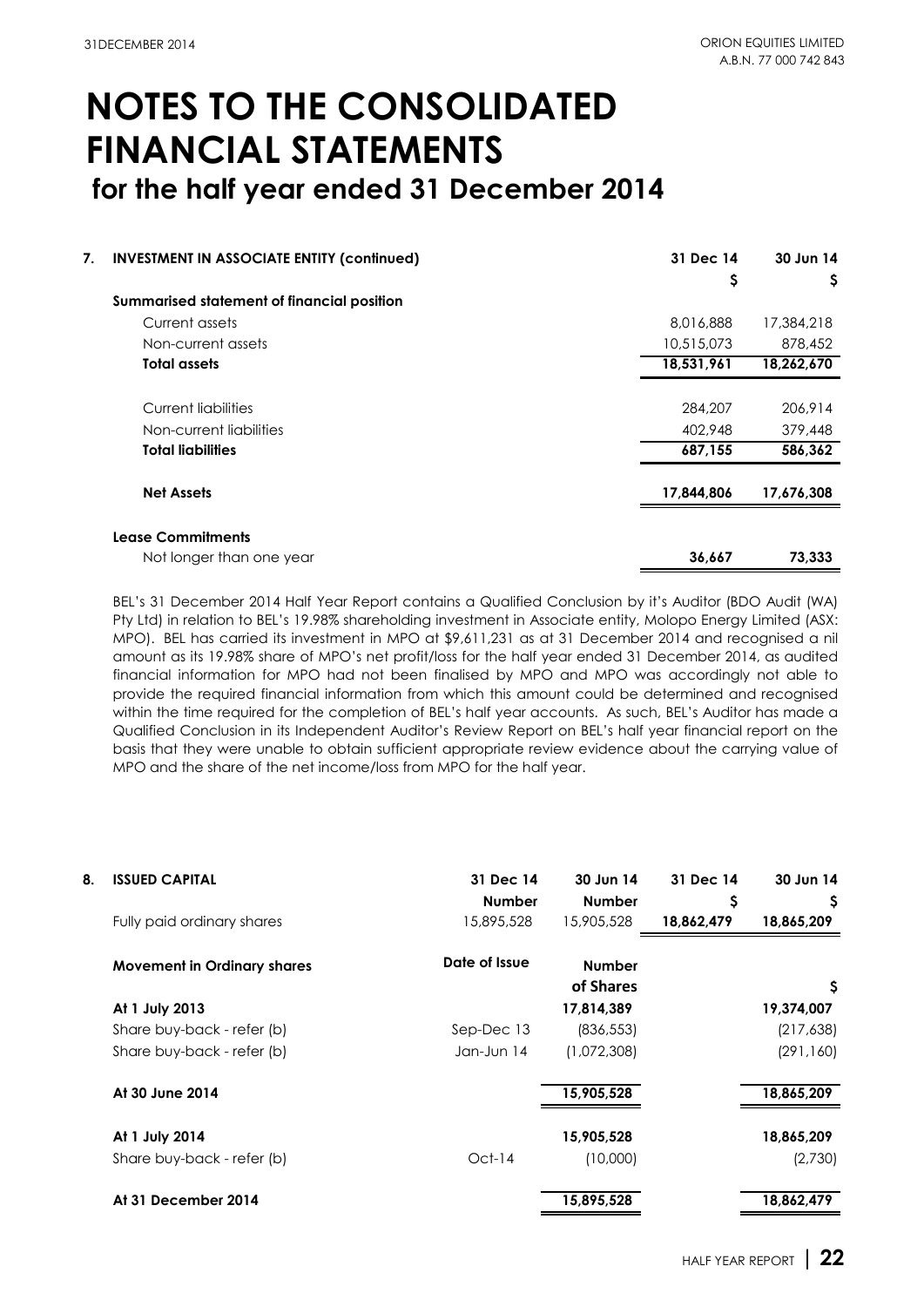### **8. ISSUED CAPITAL (continued)**

#### **(a) Ordinary Shares**

Fully paid ordinary shares carry one vote per share and the right to dividends. There was no movement in fully paid ordinary shares during the financial year.

### **(b) Share Buy-Back**

During the financial half year, the Company bought back 10,000 shares on-market at a total cost of \$2,730 and at an average buy-back cost (including brokerage) of \$0.273 per share, pursuant to an onmarket share buy-back approved by shareholders at the Company's 2013 annual general meeting on 28 November 2013.

This buy-back back expired on 30 October 2014 with the Company buying back a total of 318,861 shares at a total cost of \$86,063 and at an average buy-back cost (including brokerage) of \$0.27 per share under this capital management initiative.

### **(c) Capital Risk Management**

The Company's objectives when managing its capital are to safeguard its ability to continue as a going concern, so that it can continue to provide returns for shareholders and benefits for other stakeholders and to maintain a capital structure balancing the interests of all shareholders.

The Board will consider capital management initiatives as is appropriate and in the best interests of the Company and shareholders from time to time, including undertaking capital raisings, share buy-backs, capital reductions and the payment of dividends.

### **9. SEGMENT INFORMATION**

The operating segments are reported in a manner consistent with the internal reporting provided to the "Chief Operating Decision Maker". The "Chief Operating Decision Maker", who is responsible for allocating resources and assessing performance of the operating segments, has been identified as the Board of Directors.

The Board has considered the business and geographical perspectives of the operating results and determined that the Consolidated Entity operates only within Australia, with the main segments being Investments and Olive Grove. Corporate items are mainly comprised of corporate assets, office expenses and income tax assets and liabilities.

| 31 Dec 14                          | <b>Investments</b> | <b>Olive Grove</b> | Corporate  | <b>Total</b> |
|------------------------------------|--------------------|--------------------|------------|--------------|
| <b>Segment Revenues</b>            | \$                 | \$                 | Ş          | \$.          |
| Revenue                            | 26,659             |                    |            | 26,659       |
| Other                              | 215,936            | $\qquad \qquad -$  | 174        | 216,110      |
| <b>Total Segment Revenues</b>      | 242,595            |                    | 174        | 242,769      |
| Personnel Expenses                 |                    | 2.811              | 273,077    | 275,888      |
| <b>Finance Expenses</b>            |                    | 251                | 2.728      | 2.979        |
| <b>Administration Expenses</b>     | 17.715             | 1,156              | 50,938     | 69,809       |
| Depreciation Expense               |                    | 25,539             | 1.315      | 26,854       |
| <b>Other Expenses</b>              | 8,393              | 8,611              | 65,547     | 82,551       |
| <b>Total Segment Profit/(Loss)</b> | 216,487            | (38, 368)          | (393, 431) | (215, 312)   |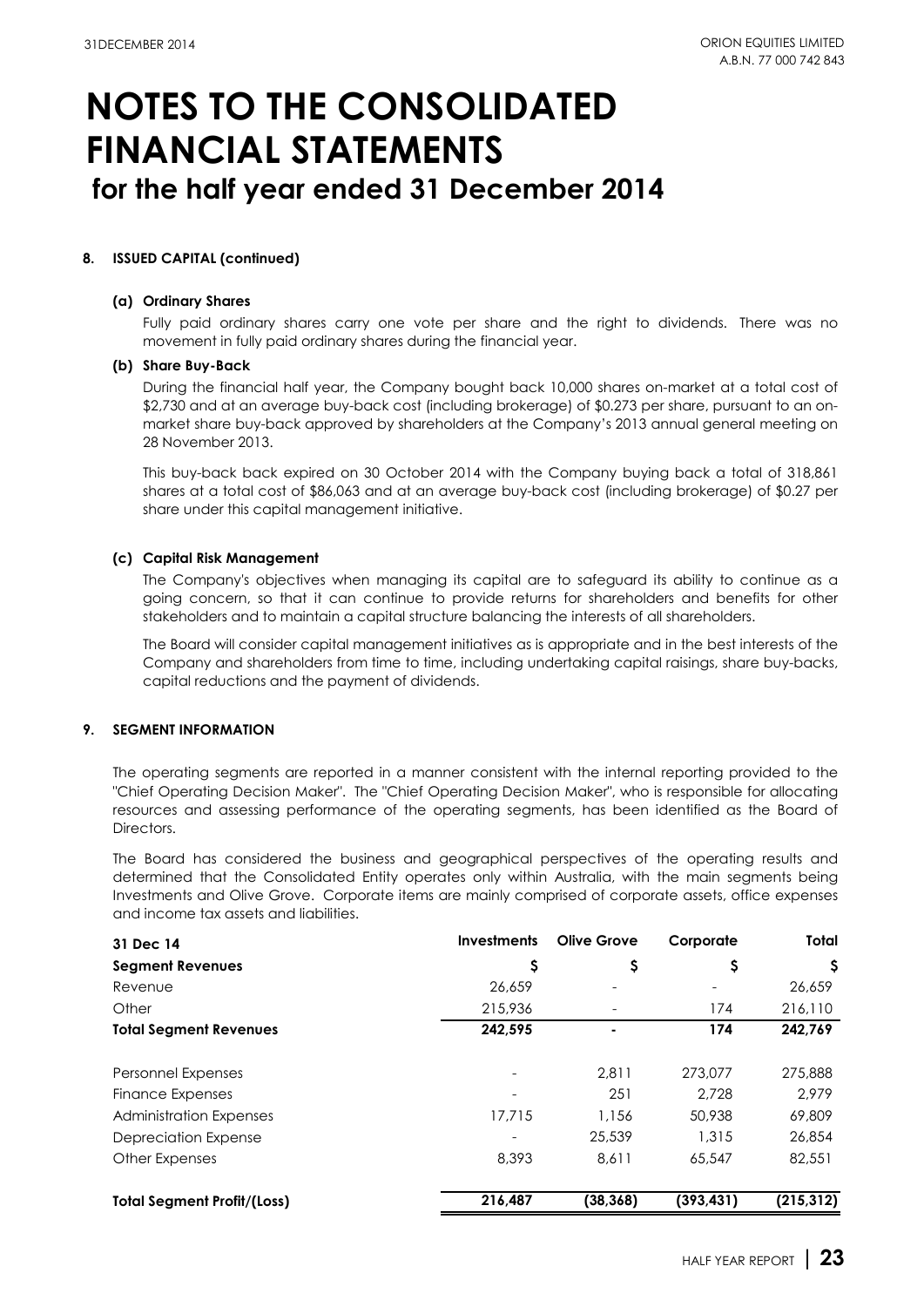### **9. SEGMENT INFORMATION (continued)**

|                                         | Investments | <b>Olive Grove</b> | Corporate  | Total     |
|-----------------------------------------|-------------|--------------------|------------|-----------|
| <b>Segment Assets</b>                   | \$          | \$                 | Ş          | \$        |
| Cash                                    |             | 9,402              | 345,198    | 354,600   |
| <b>Financial Assets</b>                 | 1,043,817   |                    |            | 1,043,817 |
| Property held for Development or Resale | 1,490,000   |                    |            | 1,490,000 |
| Investment in Associate                 | 3,913,071   |                    |            | 3,913,071 |
| Property, Plant and Equipment           |             | 1,026,430          | 9,198      | 1,035,628 |
| Intangible Assets                       |             | 575,437            |            | 575,437   |
| <b>Other Assets</b>                     |             | 67,596             | 120,944    | 188,540   |
| <b>Total Segment Assets</b>             | 6,446,888   | 1,678,865          | 475,340    | 8,601,093 |
| <b>Segment Liabilities</b>              |             | 129,348            | 124,638    | 253,986   |
| 31 Dec 13                               |             |                    |            |           |
| <b>Segment Revenues</b>                 |             |                    |            |           |
| Revenue                                 | 44,914      | 94,995             |            | 139,909   |
| Other                                   | 341,456     |                    | 524        | 341,980   |
| <b>Total Segment Revenues</b>           | 386,370     | 94,995             | 524        | 481,889   |
| Personnel Expenses                      |             | 2,747              | 269,868    | 272,615   |
| <b>Finance Expenses</b>                 |             | 518                | 629        | 1,147     |
| <b>Administration Expenses</b>          | 6,937       | 166,547            | 31,585     | 205,069   |
| <b>Depreciation Expense</b>             |             | 33,496             | 1,519      | 35,015    |
| <b>Other Expenses</b>                   |             | 1,001              | 43,081     | 44,082    |
| <b>Total Segment Profit/(Loss)</b>      | 379,433     | (109, 314)         | (346, 158) | (76, 039) |
| 30 Jun 14                               |             |                    |            |           |
| <b>Segment Assets</b>                   |             |                    |            |           |
| Cash                                    |             | 11,488             | 590,202    | 601,690   |
| <b>Financial Assets</b>                 | 918,362     |                    |            | 918,362   |
| Property held for Development or Resale | 1,490,000   |                    |            | 1,490,000 |
| Investment in Associate                 | 3,892,016   |                    |            | 3,892,016 |
| Property, Plant and Equipment           |             | 1,051,969          | 10,513     | 1,062,482 |
| Intangible Assets                       |             | 575,437            |            | 575,437   |
| <b>Other Assets</b>                     |             | 199,788            | 106,145    | 305,933   |
| <b>Total Segment Assets</b>             | 6,300,378   | 1,838,682          | 706,860    | 8,845,920 |
| <b>Segment Liabilities</b>              |             | 126,844            | 153,927    | 280,771   |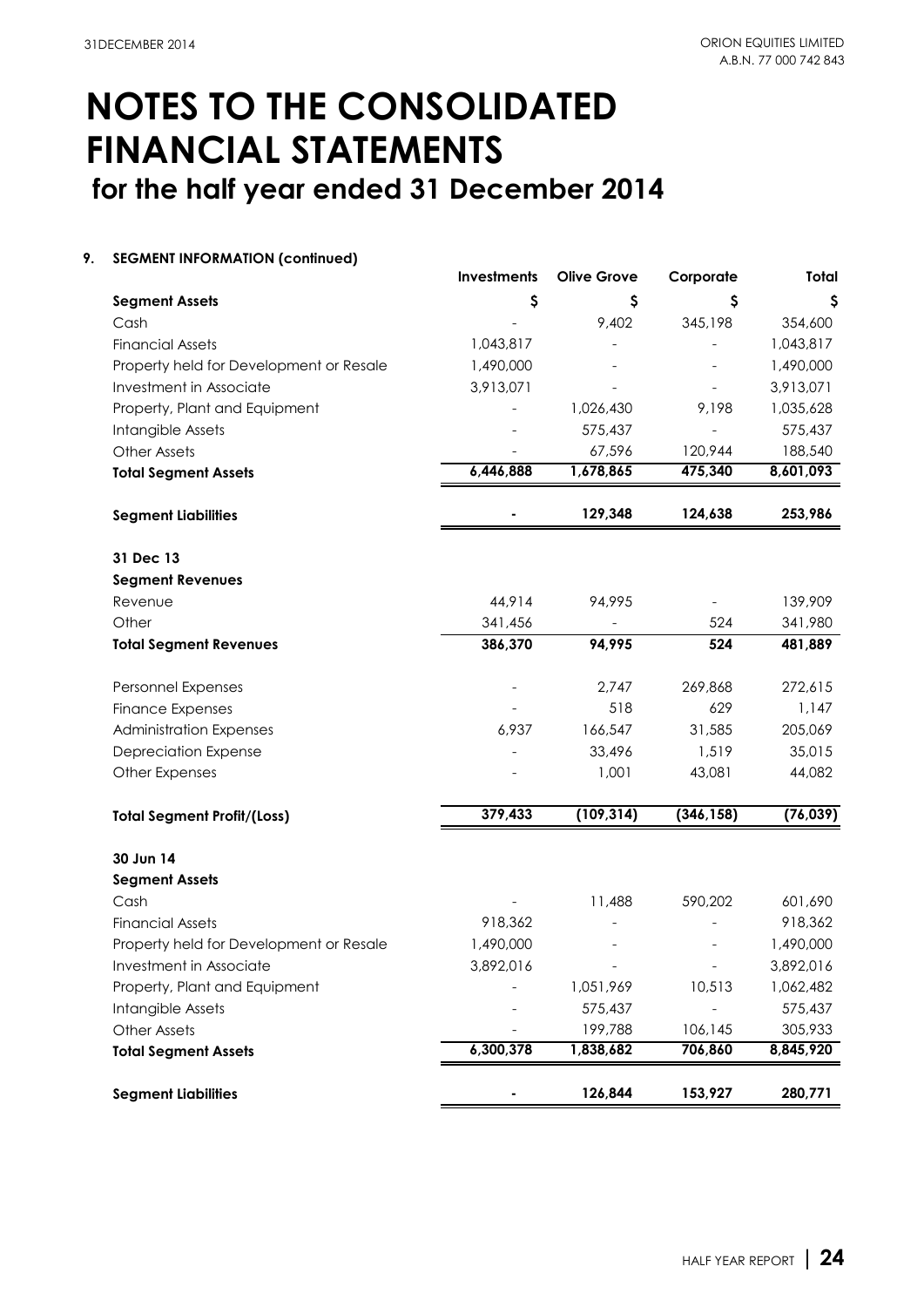### **10. FAIR VALUE MEASUREMENT OF FINANCIAL INSTRUMENTS**

### **(a) Fair Value Hierarchy**

AASB 13 requires disclosure of fair value measurements by level of the following fair value measurement hierarchy:

- (i) Level 1: quoted prices (unadjusted) in active markets for identical assets or liabilities;
- (ii) Level 2: inputs other than quoted prices included within level 1 that are observable for the asset or liability, either directly (as prices) or indirectly (derived from prices); and
- (iii) Level 3: inputs for the asset or liability that are not based on observable market data (unobservable inputs).

|                                                           | Level 1 | Level 2 | Level 3   | Total     |
|-----------------------------------------------------------|---------|---------|-----------|-----------|
| 31 Dec 14                                                 | Ş       | Ş       | S         | Ş         |
| Financial Assets at Fair Value through Profit<br>or Loss: |         |         |           |           |
| Listed securities at fair value                           | 783,201 |         |           | 783,201   |
| Unlisted managed fund at fair value                       |         | 260,616 |           | 260,616   |
| Land at Independent Valuation                             |         |         | 766,593   | 766,593   |
| Intangible Assets                                         |         |         | 575,437   | 575,437   |
| Olive Trees                                               |         |         | 65,500    | 65,500    |
| Total                                                     | 783,201 | 260,616 | 1,407,530 | 2,451,347 |
|                                                           |         |         |           |           |
| 30 Jun 14                                                 |         |         |           |           |
| Financial Assets at Fair Value through Profit<br>or Loss: |         |         |           |           |
| Listed securities at fair value                           | 668,482 |         |           | 668,482   |
| Unlisted managed fund at fair value                       |         | 249,880 |           | 249,880   |
| Land at Independent Valuation                             |         |         | 766,593   | 766,593   |
| Intangible Assets                                         |         |         | 575,437   | 575,437   |
| Olive Trees                                               |         |         | 65,500    | 65,500    |
| Total                                                     | 668,482 | 249,880 | 1,407,530 | 2,325,892 |

There have been no transfers between the levels of the fair value hierarchy during the financial year.

### **(b) Valuation Techniques**

The fair value of the listed securities traded in active markets is based on closing bid prices at the end of the reporting period. These investments are included in Level 1.

The fair value of any assets that are not traded in an active market are determined using certain valuation techniques. The valuation techniques maximise the use of observable market data where it is available, or independent valuation and rely as little as possible on entity specific estimates. If all significant inputs required to fair value an instrument are observable, the instrument is included in Level 2. If one or more of the significant inputs is not based on observable market data, the instrument is included in Level 3.

The fair value of the unlisted managed fund invested is valued at the audited unit price published by the investment manager and as such this financial instrument is included in Level 2.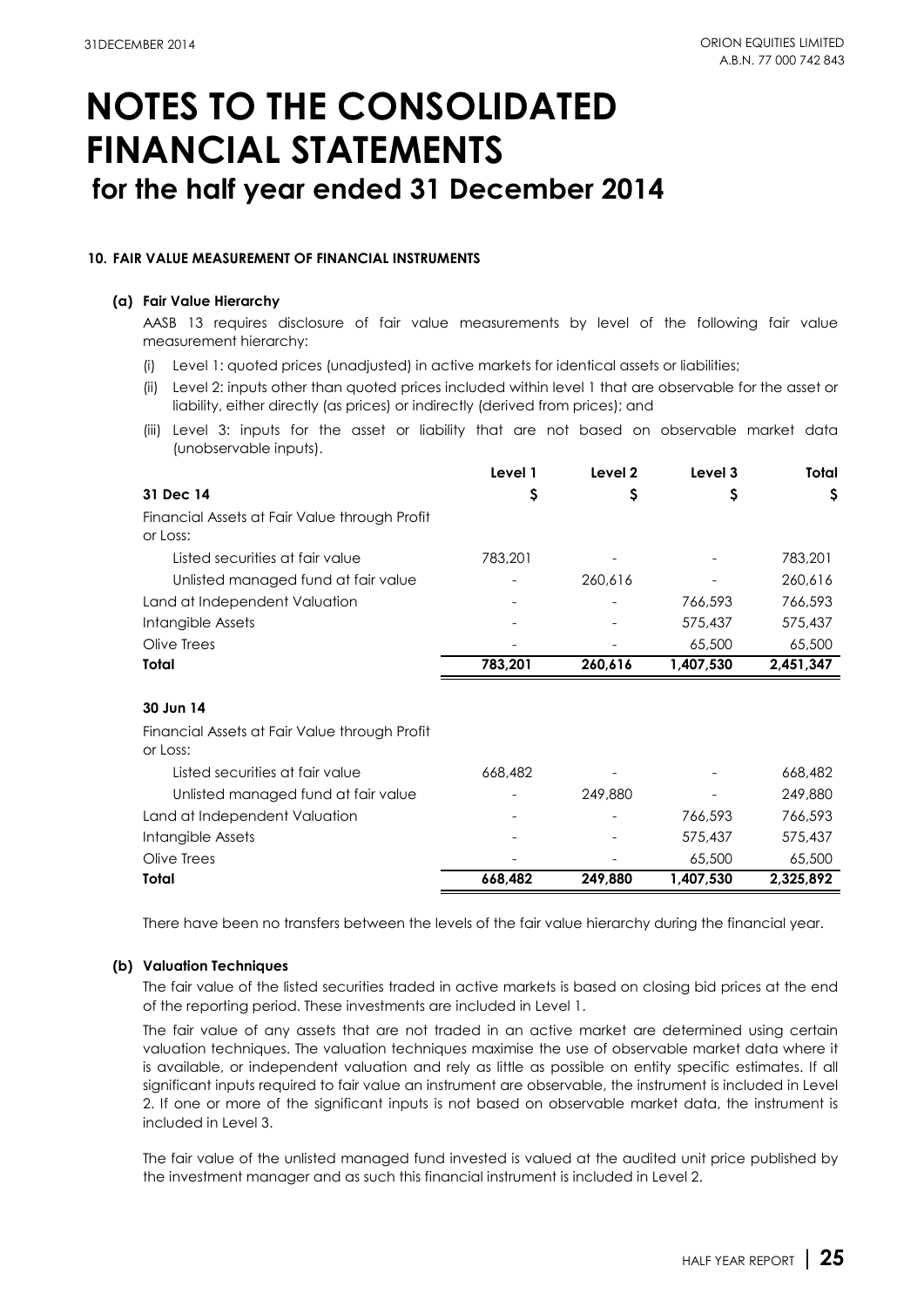### **10. FAIR VALUE MEASUREMENT OF FINANCIAL INSTRUMENTS (continued)**

### **(b) Valuation Techniques (continued)**

At Level 3, the land and intangible assets (water licence) were valued by an independent qualified valuer (an Associate Member of the Australian Property Institute) as at 30 June 2013 (which values have been maintained by the Directors as at 30 June 2014 and 31 December 2014). These assets have been valued based on similar assets, location and market conditions or Direct Comparison or Comparative Sales Approach. The land value per hectare based on rural land sold in the general location provided a rate which included ground water licence. A 4% change would increase or decrease the land and intangible asset's fair value change by \$34,000 and \$26,000 respectively. There has been no unusual circumstances that may affect the value of the trees.

At Level 3 the olive trees' value was assessed as at 31 December 2014 by the Directors. The fair value of the trees is at the Directors' valuation having regard to, amongst other matters, replacement cost and the trees commercial production qualities. The significant unobservable input is the replacement cost of 15 year old fruiting trees. There are no age limits to the commercial viability of an olive grove. A 1% change in the minimum replacement cost would result in an increase or decrease by \$3,500. There has been no unusual circumstances that may affect the value of the property.

| (c) Level 3 Assets                             |         | Intangible    | Olive        |           |  |
|------------------------------------------------|---------|---------------|--------------|-----------|--|
|                                                | Land    | <b>Assets</b> | <b>Trees</b> | Total     |  |
|                                                | \$      |               | Ş            | \$.       |  |
| At 1 July 2013                                 | 759,918 | 650,433       | 65,500       | 1,475,851 |  |
| Addition/(Disposal)                            | 6.675   | (74,996)      |              | (68, 321) |  |
| At 30 June 2014                                | 766,593 | 575,437       | 65.500       | 1,407,530 |  |
|                                                |         |               |              |           |  |
| At 31 December 2014                            | 766,593 | 575,437       | 65,500       | 1,407,530 |  |
| (d) Fair Values of Other Financial Instruments |         |               |              |           |  |
|                                                |         |               | 31 Dec 14    | 30 Jun 14 |  |
| <b>Financial Assets</b>                        |         |               |              | -S        |  |
|                                                |         |               |              |           |  |

|                              | (124.044) | (143, 569) |
|------------------------------|-----------|------------|
| Trade and Other Payables     | (124,044) | (143,569)  |
| <b>Financial Liabilities</b> |           |            |
|                              | 372.054   | 738.631    |
| Trade and Other Receivables  | 17.454    | 136.941    |
| Cash and Cash Equivalents    | 354,600   | 601,690    |
|                              |           |            |

Due to their short-term nature, the carrying amounts of cash, current receivables and current payables is assumed to approximate their fair value.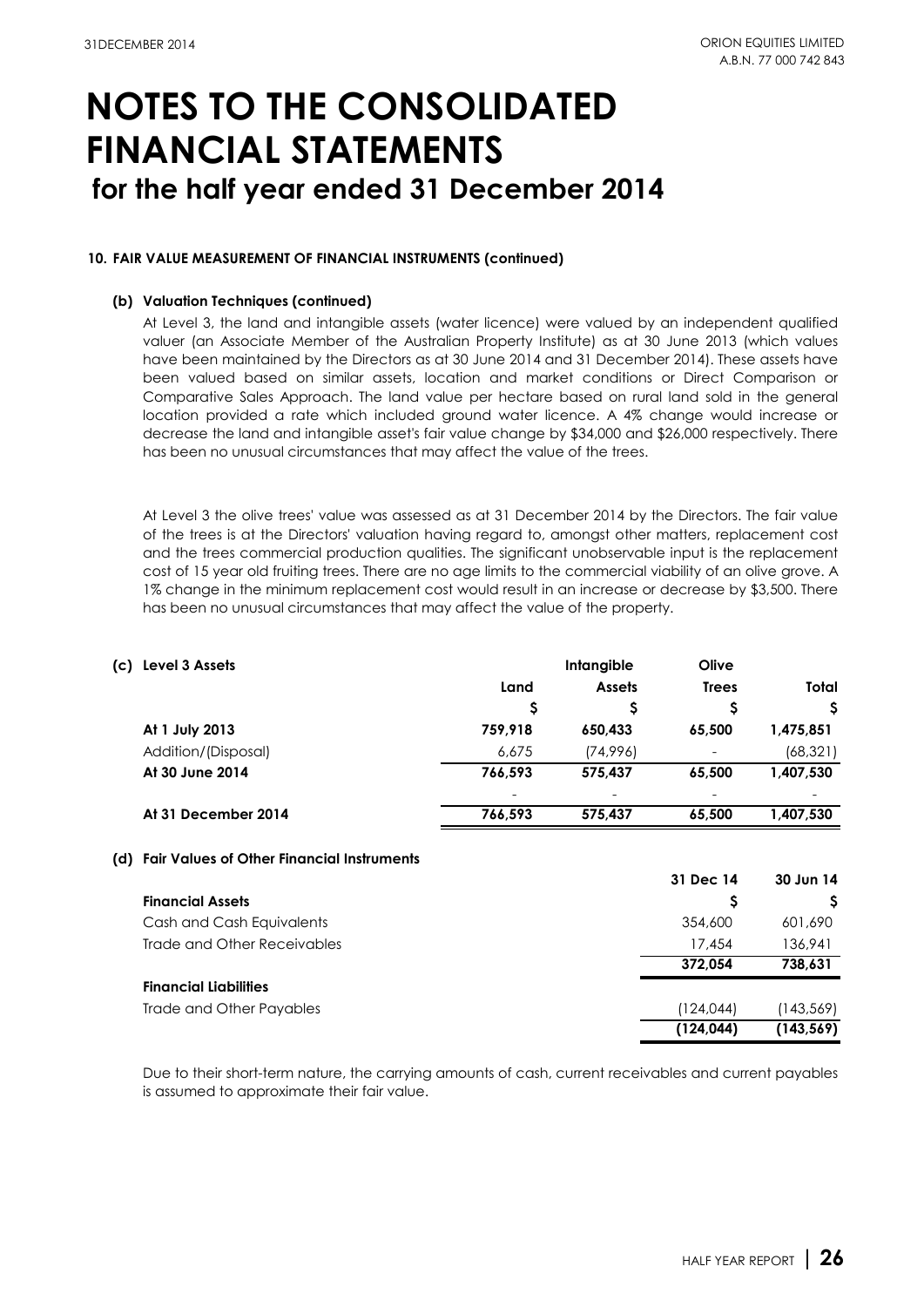| 11. COMMITMENTS          | 31 Dec 14 | 30 Jun 14 |
|--------------------------|-----------|-----------|
|                          |           | ు         |
| Not longer than one year | 36.667    | 73,333    |

On or about 21 July 2014, the Company entered into a new non-cancellable operating lease agreement for shared office accommodation. The lease commitment is the Company's share of the lease costs and includes all outgoings (inclusive of GST). The lease is for a one year term expiring on or about 23 July 2015, with an option to renew to 30 January 2017.

### **12. CONTINGENCIES**

### **(a) Directors' Deeds**

The Company has entered into Deeds of Indemnity with each of its Directors indemnifying them against liability incurred in discharging their duties as Directors/Officers of the Consolidated Entity. At the end of the financial period, no claims have been made under any such indemnities and accordingly, it is not possible to quantify the potential financial obligation of the Consolidated Entity under these indemnities.

### **(b) Tenement Royalties**

The Consolidated Entity is entitled to receive a royalty of 2% of gross revenues (exclusive of GST) from any commercial exploitation of any minerals from various Australian tenements - EL47/1328 and PL47/1170 (the Paulsens East Project tenements currently held by Strike Resources Limited (**Strike**) (ASX : SRK).

### **13. EVENTS OCCURRING AFTER THE REPORTING PERIOD**

**(a)** Associate entity, Bentley Capital Limited (ASX : BEL), has announced its intention to pay a fullyfranked dividend of 0.55 cent per share in March 2015. The Company's entitlement to such dividend would be \$112,826.

No other matter or circumstance has arisen since the end of the financial year that significantly affected, or may significantly affect, the operations of the Consolidated Entity, the results of those operations, or the state of affairs of the Consolidated Entity in future financial years.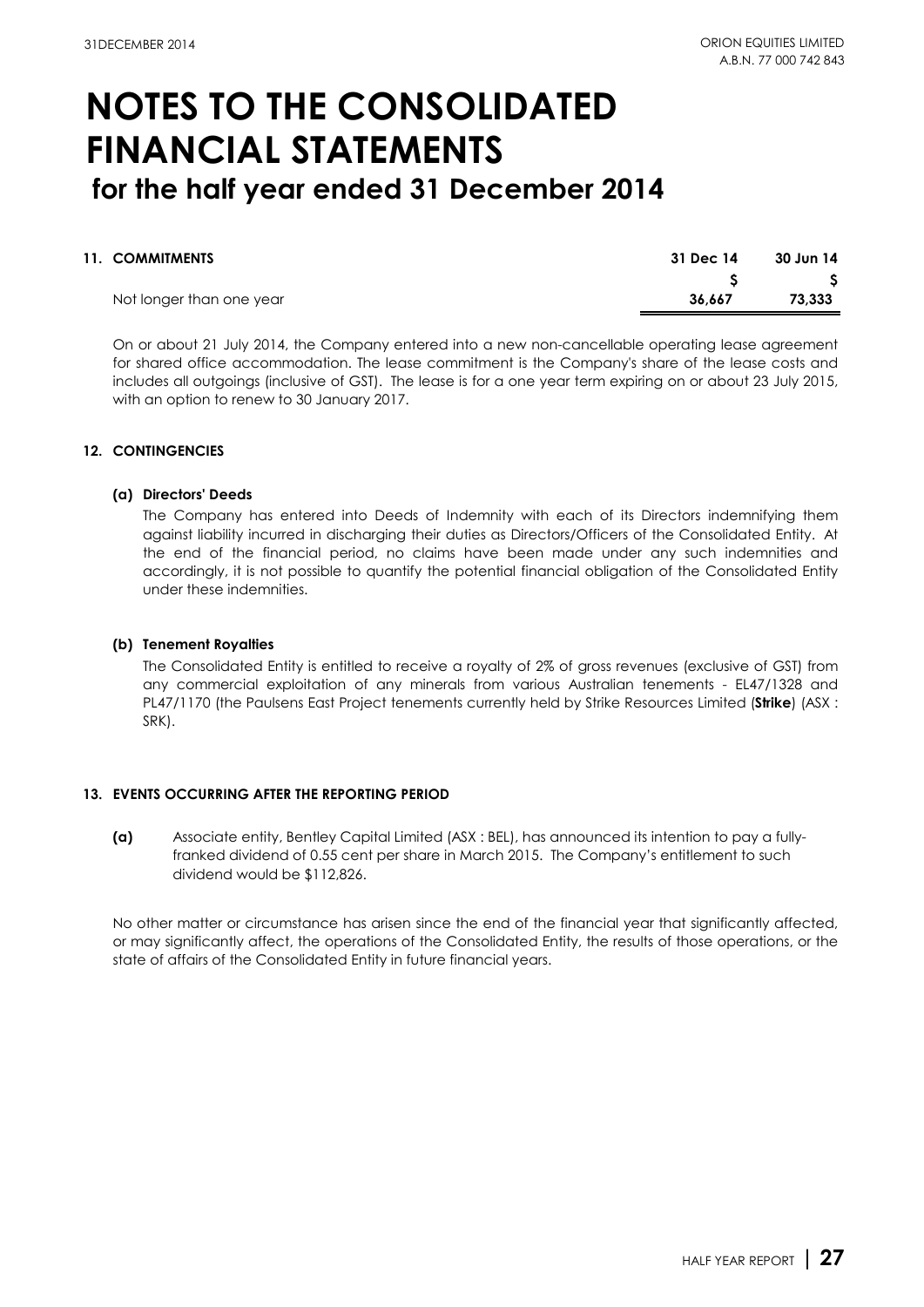## **DIRECTORS' DECLARATION**

In accordance with a resolution of the directors of Orion Equities Limited made pursuant to sub-section 303(5) of the *Corporations Act 2001*, we state that:

In the opinion of the directors:

- (1) The financial statements and notes of the consolidated entity are in accordance with the *Corporations Act 2001*, including:
	- (a) giving a true and fair view of the consolidated entity's financial position as at 31 December 2014 and of its performance for the financial half year ended on that date; and
	- (b) complying with Accounting Standards AASB 134 "Interim Financial Reporting", *Corporations Regulations 2001* and other mandatory professional reporting requirements; and
- (2) There are reasonable grounds to believe that the consolidated entity will be able to pay its debts as and when they become due and payable.

On behalf of the Board,

**Farooq Khan Victor Ho**

**27 February 2015**

**Executive Director**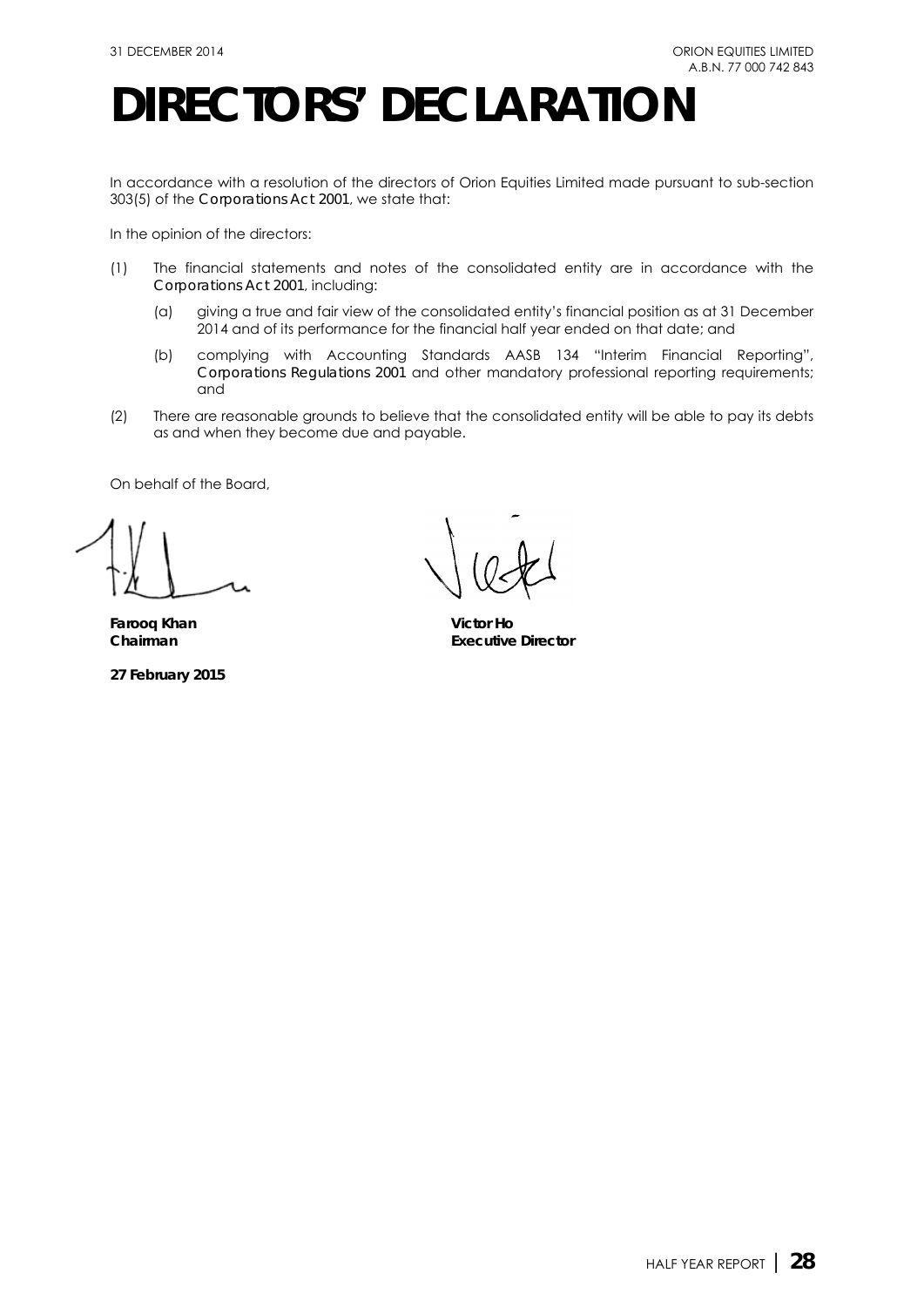

38 Station Street Subiaco, WA 6008 PO Box 700 West Perth WA 6872 Australia

### **INDEPENDENT AUDITOR'S REVIEW REPORT**

To the members of Orion Equities Limited

### **Report on the Half-Year Financial Report**

We have reviewed the accompanying half-year financial report of Orion Equities Limited, which comprises the consolidated statement of financial position as at 31 December 2014, the consolidated statement of profit or loss and other comprehensive income, the consolidated statement of changes in equity and the consolidated statement of cash flows for the half-year ended on that date, notes comprising a statement of accounting policies and other explanatory information, and the directors' declaration of the consolidated entity comprising the company and the entities it controlled at the half-year's end or from time to time during the half-year.

### **Directors' Responsibility for the Half-Year Financial Report**

The directors of the company are responsible for the preparation of the half-year financial report that gives a true and fair view in accordance with Australian Accounting Standards and the *Corporations Act 2001* and for such internal control as the directors determine is necessary to enable the preparation of the half-year financial report that is free from material misstatement, whether due to fraud or error.

### **Auditor's Responsibility**

Our responsibility is to express a conclusion on the half-year financial report based on our review. We conducted our review in accordance with Auditing Standard on Review Engagements ASRE 2410 *Review of a Financial Report Performed by the Independent Auditor of the Entity*, in order to state whether, on the basis of the procedures described, we have become aware of any matter that makes us believe that the half-year financial report is not in accordance with the *Corporations Act 2001* including: giving a true and fair view of the consolidated entity's financial position as at 31 December 2014 and its performance for the half-year ended on that date; and complying with Accounting Standard AASB 134 *Interim Financial Reporting* and the *Corporations Regulations 2001*. As the auditor of Orion Equities Limited, ASRE 2410 requires that we comply with the ethical requirements relevant to the audit of the annual financial report.

A review of a half-year financial report consists of making enquiries, primarily of persons responsible for financial and accounting matters, and applying analytical and other review procedures. A review is substantially less in scope than an audit conducted in accordance with Australian Auditing Standards and consequently does not enable us to obtain assurance that we would become aware of all significant matters that might be identified in an audit. Accordingly, we do not express an audit opinion.

### **Independence**

In conducting our review, we have complied with the independence requirements of the *Corporations Act 2001*. We confirm that the independence declaration required by the *Corporations Act 2001,* which has been given to the directors of Orion Equities, would be in the same terms if given to the directors as at the time of this auditor's review report.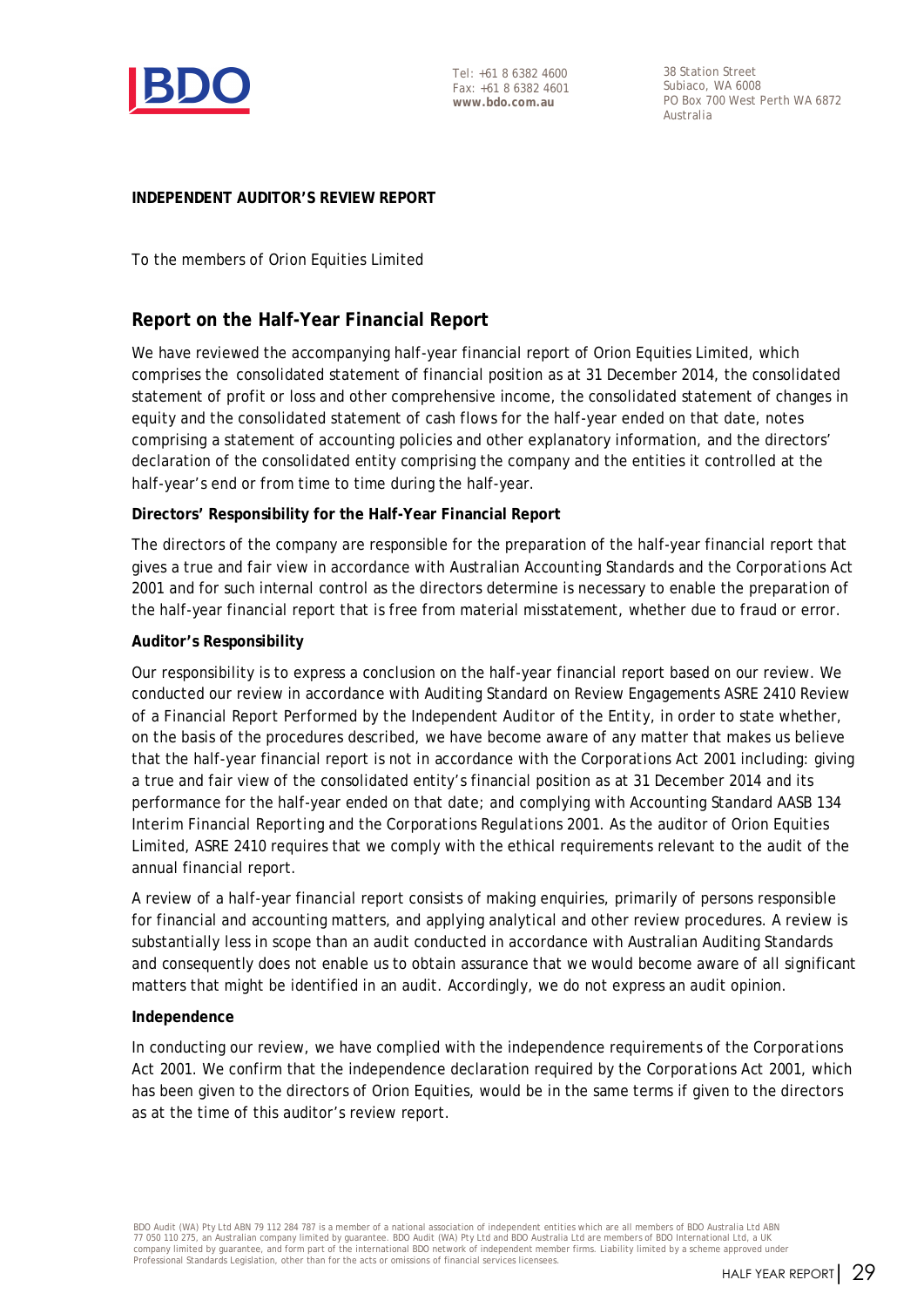

### **Basis for Qualified Conclusion**

Included in Orion Equities Limited's consolidated statement of financial position as at 31 December 2014 is an investment in an associate entity, Bentley Capital Limited, which is accounted for under the equity method and carried at \$3,913,071. Orion Equities Limited has recorded its share of the net income from Bentley Capital Limited as \$215,936 in the consolidated statement of profit or loss and other comprehensive income for the half-year ended 31 December 2014. As disclosed in note 7, Bentley management were unable to obtain access to the financial information and management of their investment in associate, Molopo Energy Limited and therefore we were unable to obtain sufficient appropriate review evidence about the carrying value of the investment in and the share of net income/loss for the half-year. Consequently, we were unable to determine whether any adjustments to these amounts are necessary.

### **Qualified Conclusion**

Based on our review, which is not an audit, with the exception of the possible effects of the matter described in the basis for qualified conclusion paragraph, we have not become aware of any matter that makes us believe that the half-year financial report of Orion Equities Limited is not in accordance with the *Corporations Act 2001* including:

- (a) giving a true and fair view of the consolidated entity's financial position as at 31 December 2014 and of its performance for the half-year ended on that date; and
- (b) complying with Accounting Standard AASB 134 *Interim Financial Reporting* and *Corporations Regulations 2001*

**BDO Audit (WA) Pty Ltd**

**BDO** 

**Chris Burton Director**

Perth, 27 February 2015